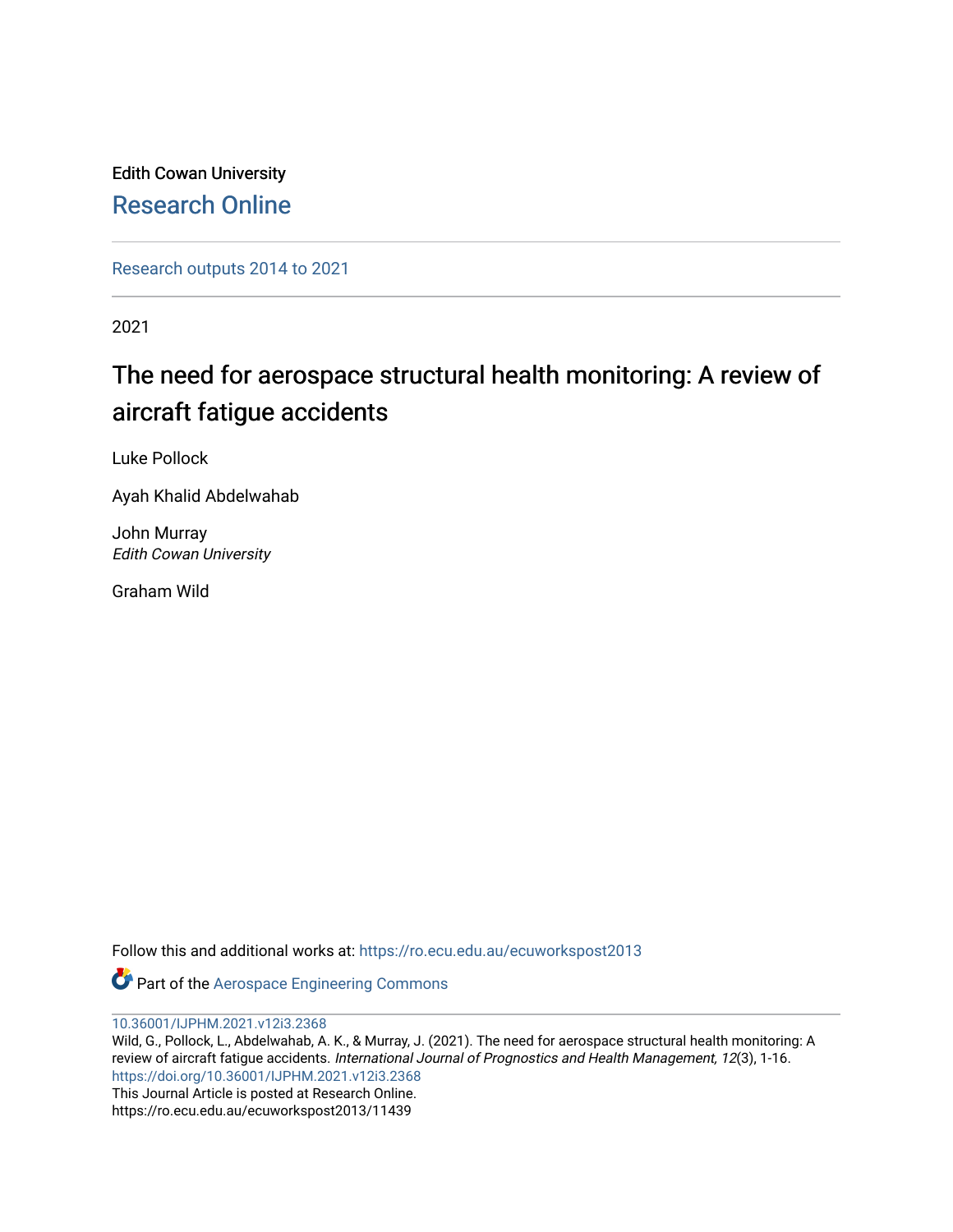# **The Need for Aerospace Structural Health Monitoring: A Review of Aircraft Fatigue Accidents**

Luke Pollock<sup>1</sup>, Ayah Khalid Abdelwahab<sup>2</sup>, John Murray<sup>3</sup>, and Graham Wild<sup>4</sup>

1,3,4*School of Engineering and Information Technology, UNSW at ADFA, Canberra, ACT, 2612, Australia L.Pollock@adfa.edu.au*

*G.Wild@adfa.edu.au*

2 *Royal Australian Air Force, Russell, ACT, 2600, Australia*

3 *School of Engineering, Edith Cowan University, Joondalup, WA, 6027, Australia John.Murray@ecu.edu.au*

# **ABSTRACT**

Aircraft accidents involving catastrophic fatigue failure have the potential for significant loss of life. The aim of this research was to investigate trends in aircraft fatigue failure accidents to inform aerospace Structural Health Monitoring (SHM) system Research and Development (R&D). The research involved collecting 139 aircraft fatigue failure accident reports from the Aviation Safety Network database, which were coded using a directed content analysis. The trends and features of the categorical data were then explored using an ex-post facto study. The results showed that fatigue failure accidents have increased at a rate of  $(3.4 \pm 0.6) \times 10^{-2}$ per year since the 1920's. Over the period of the study there were 2098 fatalities in 57 fatal accidents, giving  $(15.1 \pm 1.6)$ fatalities per accident and a fatal accident percentage of (45  $\pm$  10)%. While there is a desire to further improve safety for large transport category aircraft, results indicate that smaller aircraft and operators have seen a relative increase in fatigue failure accidents, and hence are also in need of SHM systems. Engine and undercarriage systems have the greatest number of fatigue failure accidents associated with them, suggesting these should be the focus of SHM R&D.

# **1. INTRODUCTION**

# **1.1. Aim**

The aim of this work is to understand the need for aerospace vehicle Structural Health Monitoring (SHM). This technology has the ambitious goal of improving the safety and service life of future robust or ageless aerospace vehicles

https://doi.org/10.36001/IJPHM.2021.v12i3.2368

(Price et al., 2003). To inform the Research and Development (R&D) of these systems requires answers to the questions, what are the most common features of aircraft fatigue failure accidents, and how have these changed over time? This understanding will provide a better insight of the specific requirements for SHM systems, and how they can best be utilized for their intended purposes, to improve safety, and increase the service life of aerospace assets. This last point is important, given aircraft have a significant capital cost associated with their acquisition and operation.

# **1.2. Background**

#### **1.2.1. Fatigue**

The definition of fatigue according to ASM International is "the process of progressive localized permanent structural change occurring in a material subjected to conditions that produce fluctuating stresses and strains at some point (or points) and that may culminate in cracks or complete fracture after a sufficient number of fluctuations" (F. C. Campbell, 2012a). This process has been extensively studied since 1838, and knowledge and understanding has developed since that time (Schütz, 1996).

A fatigue load is one that is not strong enough (well below the yield strength of the material) to cause permanent deformation in a single cycle (F. C. Campbell, 2012a). However, multiple continuous cycles of an applied load can result in nucleation (crack formation) at regions of high stress concentration. These high stress regions result due to manufacturing errors, abrupt changes in geometry, material imperfections and other stress concentrating factors. Continuous fatigue loading cycles cause the crack to grow progressively creating permanent damage around that region. Local damage will continue to grow until the undamaged

Pollock et al. This is an open-access article distributed under the terms of the Creative Commons Attribution 3.0 United States License, which permits unrestricted use, distribution, and reproduction in any medium, provided the original author and source are credited.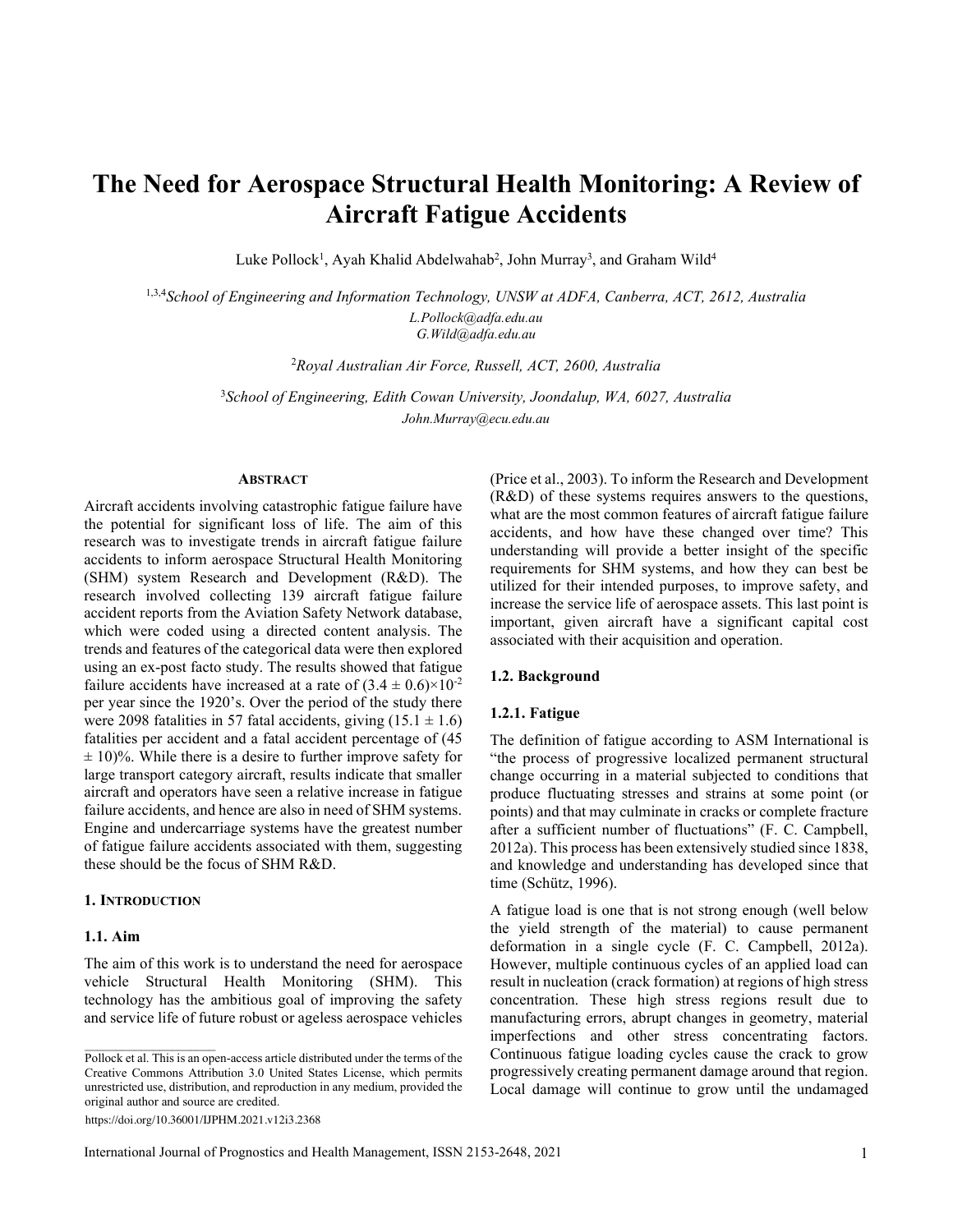section can no longer support the applied loads which may result in sudden fracture ending the life of the component.

Due to an applied fatigue cycle, two modes of failure exist for metals, these are ductile fracture and brittle fracture (F. C. Campbell, 2012b). Ductility is a measure of a material's ability to permanently deform due to an applied load before failure. Brittle behavior generally takes place in materials with high hardness and strength where little to no permanent deformation occurs before fracture. Some materials such as steel, exhibit a ductile-to-brittle behavior as temperature decreases. While steel at room temperature under high tensile load will sustain a plastic deformation without failure, at a lower temperature it will fracture in a brittle manner. This is relevant to aircraft where the operating environment see sustained operation at -56.5°C.

For polymers, such as those used in carbon-fiber reinforced plastic (CFRP), the fatigue behavior is very different and case dependent as they are highly anisotropic. The fatigue response will depend on the intraplanar stress and strains in the ply or laminae, which differ based on the orientation of the fibers. As polymers consist of the matrix and fibers, the response of each material to the same applied load is different. The direction of which the load is applied also plays a major role in the response of the part as the direction along the high strength fibers would withstand higher loads compared to the matrix loaded side (F. C. Campbell, 2012d).

The fatigue mechanics of composite materials can be very complex and their behavior difficult to predict. Unlike metallic alloys, fatigue in composites is generally characterized by an accumulation of damage as opposed to a single crack and can occur through a variety of mechanisms such as; fiber breakage, matrix cracking and delamination (Harris, 2003). Furthermore, due to use of fiber reinforcement and the exceptional tensile strength of the material, composites can exhibit a behavior akin to that of a fatigue limit observed in metals under tensile loading. However, under flexural loading, the composite can begin to crack and eventually delaminate, resulting in sub-laminates that are highly prone to buckling under compression, drastically reducing the life of the composite (Harris, 2003). Damage can often be very difficult to detect and even in the case of visual evidence, difficult to ascertain the extent of damage through the thickness of the laminate. Fatigue life testing in laboratory settings presents with large scatter, preventing confidence in the use of life prediction techniques. Application of quantitative methods is difficult due to interaction of the numerous damage mechanisms. As a result, design measures are often employed to enforce a no-growth philosophy such that the material should unquestionably outlast the structure's lifetime (Harris, 2003).

There are two types of fatigue cycles, High-Cycle Fatigue (HCF) and Low-Cycle Fatigue (LCF). HCF occurs when loads below the yield stress are applied which allows for a longer "service life". HCF leads to elastic deformation where

the part returns to its initial condition after unloading. LCF loads are higher than the yield stress and result in a shorter "service life". LCF leads to permanent plastic deformation where the severity of this deformation depends on the average effective stress amplitude of the applied load. The response of the material to the applied load (HCF or LCF) will depend on the ductility of the material. The more ductile it is, the larger the number of cycles that can be withstood before fracture (F. C. Campbell, 2012c).

# **1.2.2. Aircraft Inspection**

All aircraft are required to complete an annual or a 100-hour inspection (Civil Aviation Act, 1988; FAA, 2018). Most commercial aircraft will be utilized in flight operations far more frequently than non-commercial aircraft, and hence instead of an annual inspection they undergo a 100-hour inspection. These inspections can be completed in a single instance or could be split into four to six inspection cycles in accordance with government regulations. However, these inspection cycles must be completed within 12 months to be certified as an annual inspection (Civil Aviation Act, 1988; FAA, 2018).

Large or turbine powered aircraft undergo a continuous inspection program which include both routine and detailed inspections. The detailed inspections are categorized into 'checks', A-check, B-check, C-check and D-check. These categories are in place as detailed inspections take a long time which will ground an aircraft keeping it out of service for the duration of the inspection. As such, these 'checks' are completed throughout the life of the aircraft in accordance with the FAA and CASA regulations. The A-check is the least comprehensive and occurs frequently while the D-check is very comprehensive involving disassembly, removal of parts and detailed inspection of components and systems. As such, the D-check is not frequently done and might occur only three to six times during the service life of an aircraft (FAA, 2018).

Before the technician starts the maintenance or inspection process, the parts are cleaned and wiped thoroughly. A detailed checklist is followed which is split into different groups to facilitate the inspection process. These are the fuselage and hull, cabin and cockpit, engine and nacelle, landing gear, wing and center section, empennage, communication and navigation, propeller, and miscellaneous. These groups include subcategories that cover all parts of the aircraft which should be accounted for during the inspection process. The history of maintenance of an aircraft must be outlined clearly in a logbook which must be kept up-to-date at all times (FAA, 2018).

These inspections utilize Non-Destructive Testing (NDT) techniques, which are essential, given that the components are likely to be returned to service on an operational aircraft; that is, the components must be inspected without damaging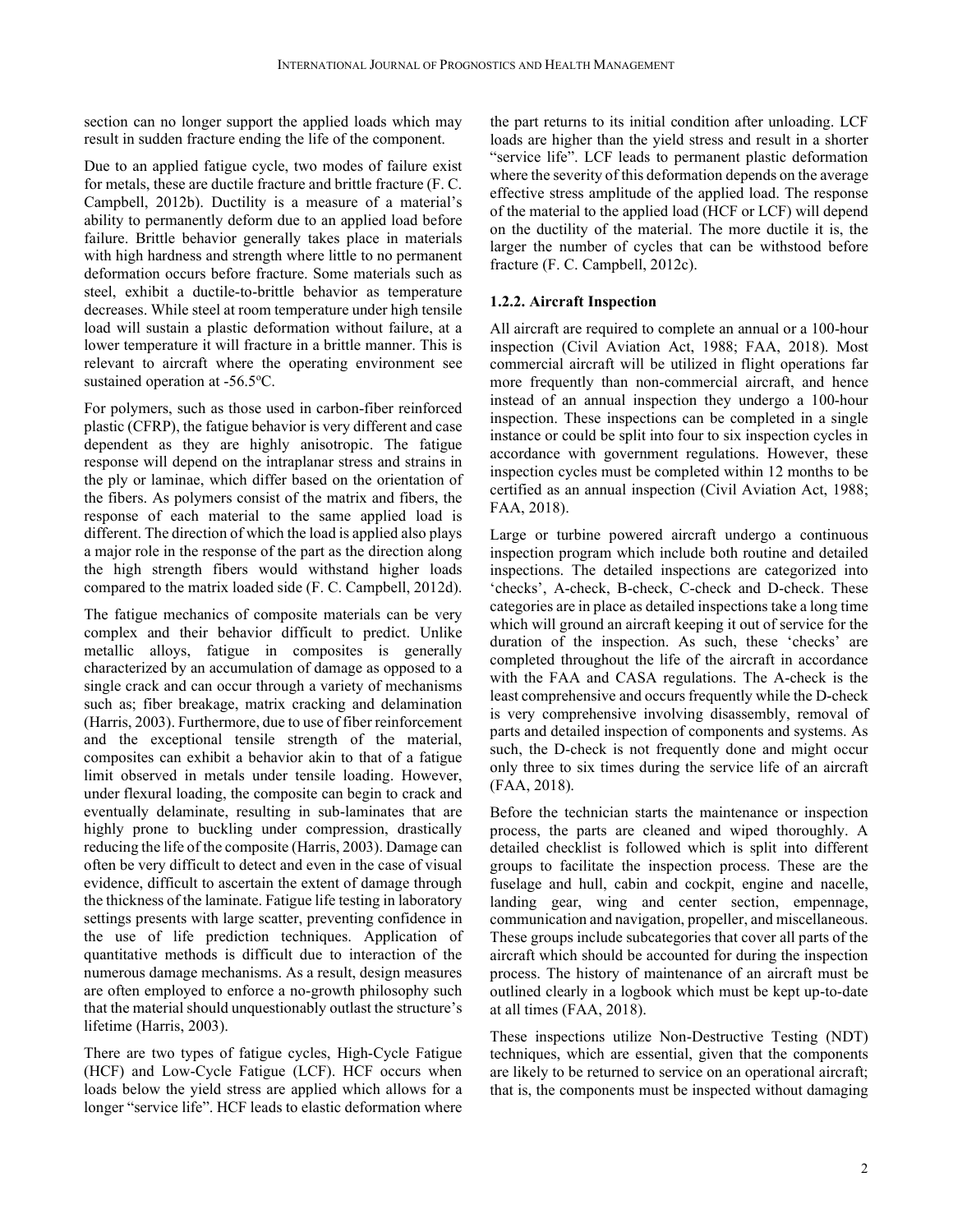or destroying them. There are many commonly used NDT methods in the aerospace industry; including (FAA, 2018):

- Visual Inspection: is the simplest form of inspection where trained personnel look at aircraft parts for any scratches, major damage, or any discrepancies. Visual inspection may be aided by devices such as borescopes to see inside structures.
- Tap Testing: for composites is the simple act of tapping on the surface and listening to the sound, which can give an indication of any underlying damage. Typically, the technician taps the surface with a specifically designed hammer and listens for an atypical acoustic response.
- Ultrasonic Inspection: is widely used in the aerospace industry as it can detect manufacturing defects and inservice damage. It operates by sending ultrasonic pulses from a piezoelectric transducer through the test specimen. Cracks or voids are detected as they have a different acoustic impedance to defect free areas. There are multiple methods to apply the ultrasonic inspection, some need access to both sides of a part and need access to just one side, meaning the part does not have to be removed from the aircraft. It can be used for all types of materials.
- Liquid Penetrant Inspection: is used for metals where a bright visible dye is applied on a part then cleaned. After which, a developer is sprayed on the part to draw the dye onto the surface revealing any surface breaking. This method only works for metals and can only show surface or near surface cracks.
- Thermography: can be either active or passive. Active thermography is the most common and is achieved by applying external heat to the surface of the material. The surface is then monitored using an Infra-Red (IR) camera as it cools. While a homogenous material will dissipate heat uniformly, cracked regions will dissipate heat slower. The IR camera detects these "hot spots" on the surface as well as some subsurface damage. Passive thermography detects the heat generated from cracks and damage growth. This method is not very common as the part needs to be damaged enough to generate the required amount of heat, dictated by the sensitivity of the detection system.
- Eddy Current Inspection: consists of a conductive metal coil charged with an AC current which generates a magnetic field around it. When it is placed at close range to a conductive material, an Eddy current is produced. Surface and near-surface cracks are detected when they interrupt the flow of the Eddy current. This method does not work very well if the cracks are parallel to the current and do not disturb its path. There is some progress in research regarding the use of this method for other materials such as CFRP, but it is mainly used for metals.
- Radiographic Inspection: detects damage using x-rays, gamma-rays, or high-energy neutrons. Voids or damage

absorb much less radiation than solid or undamaged areas; the resultant radiography image highlights this contrast, showing the size and shape of voids and damage. Radiography can not only detect damage and voids, but it can also detect corrosion damage and intermolecular inclusions. However, cracks that lie perpendicular to the radiation path cannot be detected.

- Acoustic Emission: uses sound waves emitted from damage. These sound waves are emitted due to the release of strain energy from microcracking.
- Magnetic Particle Inspection: magnetized a part then the surface is coated with small magnetic particles such as iron filings. Surface cracks or corrosion areas create a flux leakage which attracts the iron filings. Once all the filings are stationary, the regions of cracks can be determined. However, this method only works for surface cracks of ferromagnetic materials such as steel and nickel-based alloys.
- Magnaglo Inspection is similar to magnetic particle inspection; however, in magnaglo inspection, the part is magnetized using a fluorescent particle solution under ultra-violet light.

# **1.3. Significance**

The de Havilland Comet 1 disaster on 10 January 1954 when Comet G-ALYP (Yoke Peter) crashed into the sea after attempting a climb to 27,000 ft highlighted material fatigue failure in the aviation industry (Withey, 1997). The Comet is picture in Figure 1. The Comet fleet was grounded after a similar incident occurred on 8 April 1954 with the Comet G-ALYY (Yoke Yoke) (Withey, 1997). As a result, an inquiry was established, and intensive works began to reconstruct the Yoke Peter wreckage as well as to conduct extensive testing on the Yoke Uncle to determine exactly what the cause of the crashes was. As a result of testing and thorough forensic work, it was concluded that a series of fatigue cracks originating from the corner of cabin windows resulted in sudden cabin failure and breakup of the Yoke Peter (Withey, 1997).



Figure 1. The Comet G-ALYX (Yoke X-Ray), equivalent to the aforementioned Comet 1's (RuthAS, 1953).

Whilst de Havilland had performed structural assessments of average sections of the cabin and obtained the fatigue life based on these results, full-scale assessment of the airframe had not been performed (Withey, 1997). Furthermore, the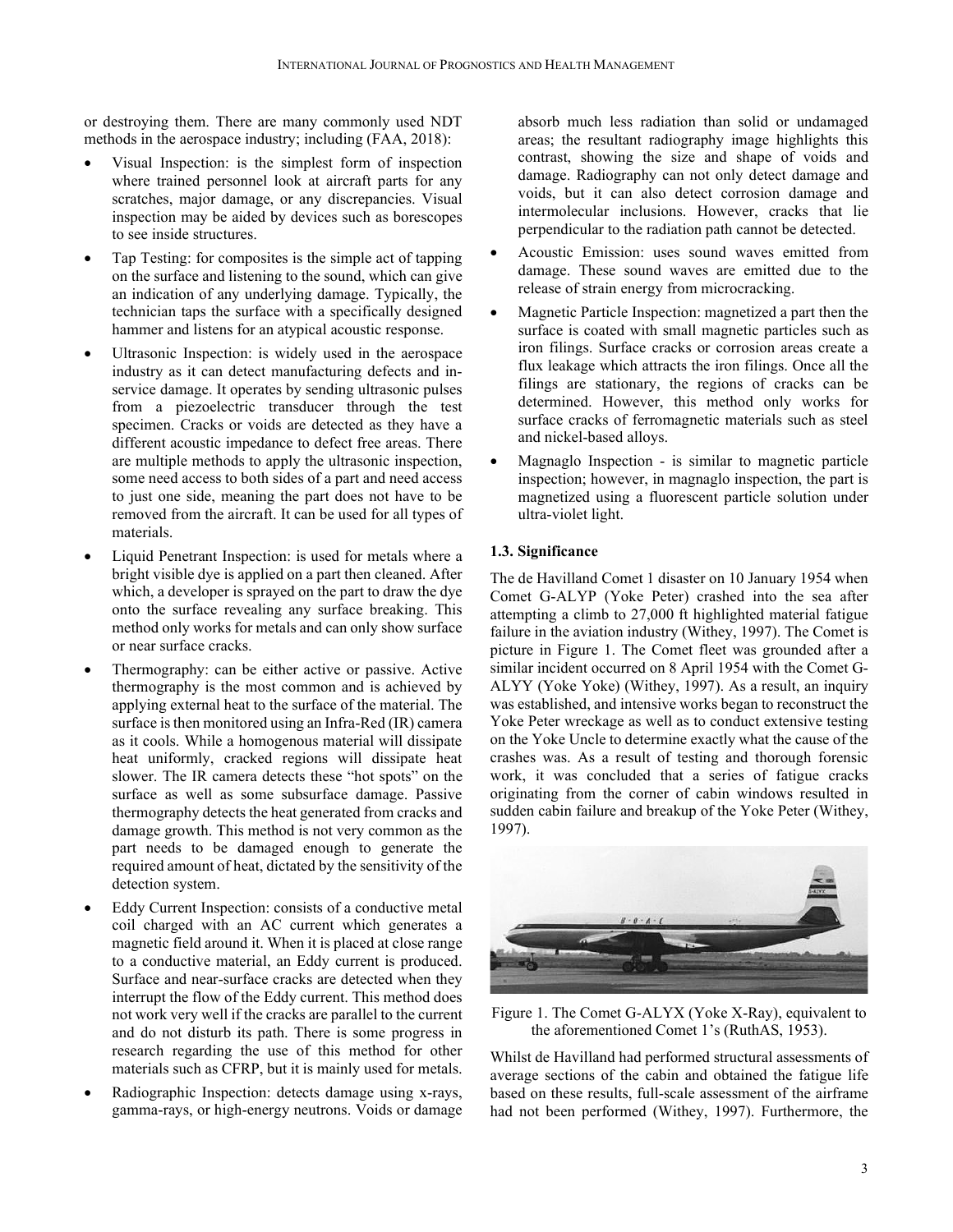structure used for fatigue testing had been previously tested under static load conditions, possibly causing plastic deformation in the regions of high stress concentration that had artificially increased the measured fatigue life of the craft (Withey, 1997). The result was crack growth from regions of high-stress concentration such as holes and cut-outs. The Comet 1 had been designed with a safe-life fatigue methodology, such that the airframes should have been retired before significant structural damage had occurred (Wanhill, Molent, Barter, & Amsterdam, 2015). It was seen as a result of these incidents that many aspects of fatigue analyses could not be or were difficult to account for, resulting in an industry-wide shift to fail-safe design techniques (Wanhill et al., 2015).

The development of best fatigue design practices continued with numerous milestone cases including the 1969 F-111 incident in which a fighter lost its left wing after only 107 accumulated airframe hours and was executing a maneuver at less than half the design limit load (Wanhill et al., 2015). The result of the incident was the development of damage tolerant methodologies by the US Air Force (Wanhill et al., 2015). Damage tolerance designs consider if a component is capable of performing the intended function when damaged such that it can continue to operate safely between the prescribed scheduled maintenance and inspection cycles (Miller, 2000). This provides a balance between economics of operation and the cost of safety.

Fatigue remains a significant problem for the aviation industry with an estimated 55% of aircraft structural failures attributed to some form of fatigue damage (Findlay & Harrison, 2002). Goranson (1998), reflected on how 85% of service problems could be attributed to differences between the operating stresses and those used in the fatigue analysis, calling on the need for a standardized fatigue process. The research further noted how some aircraft were being repaired when corrosion was detected and no preventative means were taken, creating a significant opportunity for the initiation of fatigue growth.

Aging aircraft pose a serious safety problem as the accumulation of fatigue damage increases over time. Widespread fatigue damage is the greatest threat to the aging fleet. Multiple Site Damage (MSD) and Multiple Element Damage (MED) can result in the link up of numerous small cracks that would otherwise be deemed safe, creating the means for catastrophic failure (Goranson, 1998). Despite numerous advances in both material and structural sciences and intensive maintenance regulations by governing bodies, fatigue accidents still plague the aviation industry. The work notes how "timely damage detection is the key element to ensuring structural damage tolerance", indicative of a world where fatigue damage can never be completely eliminated, but in which it must be promptly detected, located and repaired (Goranson, 1998).

At an estimated cost of \$3.1 million (Australian) per in-flight fatality in 2019, airframe reliability is both an economical and safety issue. This number was calculated from the 2003/2004 result reported by BITRE (formally BTRE), factoring inflation through to 2019 (BTRE, 2006). During that time (2003-2019) there have been 400 fatalities associated with fatigue accidents, giving a total cost of \$1.237 billion (Australian).

# **2. LITERATURE REVIEW**

# **2.1. Previous Surveys and Reviews**

One of the most infamous cases of aircraft fatigue is associated with the de Havilland Comet 1. Withey (1997) summarized the events of the Comet failures that largely unveiled the issue of fatigue to the aviation industry. Furthermore, Withey applies modern fracture mechanics to assess the failure of the Comet, techniques that were not available at the time of its design.

Schijve (1994) highlighted four major milestone aircraft accidents that have changed and educated aviation perspectives of material fatigue. The work showed that cooperation between the three major stakeholders; the aircraft industry, airlines and airworthiness authorities is essential to find better solutions in pursuit of improved safety. Furthermore, the author reflects on how fatigue performance can be improved through new "design concepts, production technology control and new materials", particularly highlighting the use of fiber-metal laminates. Schijve (1994) also comments on the dangers of an aging aircraft fleet, noting how 46% of aircraft in 1991 were over 15 years old and 26% over 20 years. Schijve (2009) provided a personal impression on the history of aircraft fatigue and design against fatigue; specifically, whilst the bulk of fracture mechanics is well understood, an understanding of the crack initiation and final failure modes lacks full comprehension. (Schijve, 2009) also encouraged the contribution of both industry and university to solve the issue of fatigue due to the multi-disciplinary nature of the problem.

# **2.2. Previous Accident Case Studies**

Salam, Tauqir, Haq, and Khan (1998), examined the failure of a ball bearing in an aircraft engine compressor. It was found that in the 5 hours since the part had been previously serviced, the cage of the bearing had become misaligned that resulted in loading eccentricities, large deformations, and rapid fatigue failure of the component. The failure of the cage was determined based upon analysis of the fracture surface. Similar work examined a similar incident of failure of the central main bearing of a turbine engine (Tauqir, Salam, Haq, & Khan, 2000). Machining marks had resulted in early fatigue failure of the bearing cage. The work concluded that the failure of the bearing was the result of its design.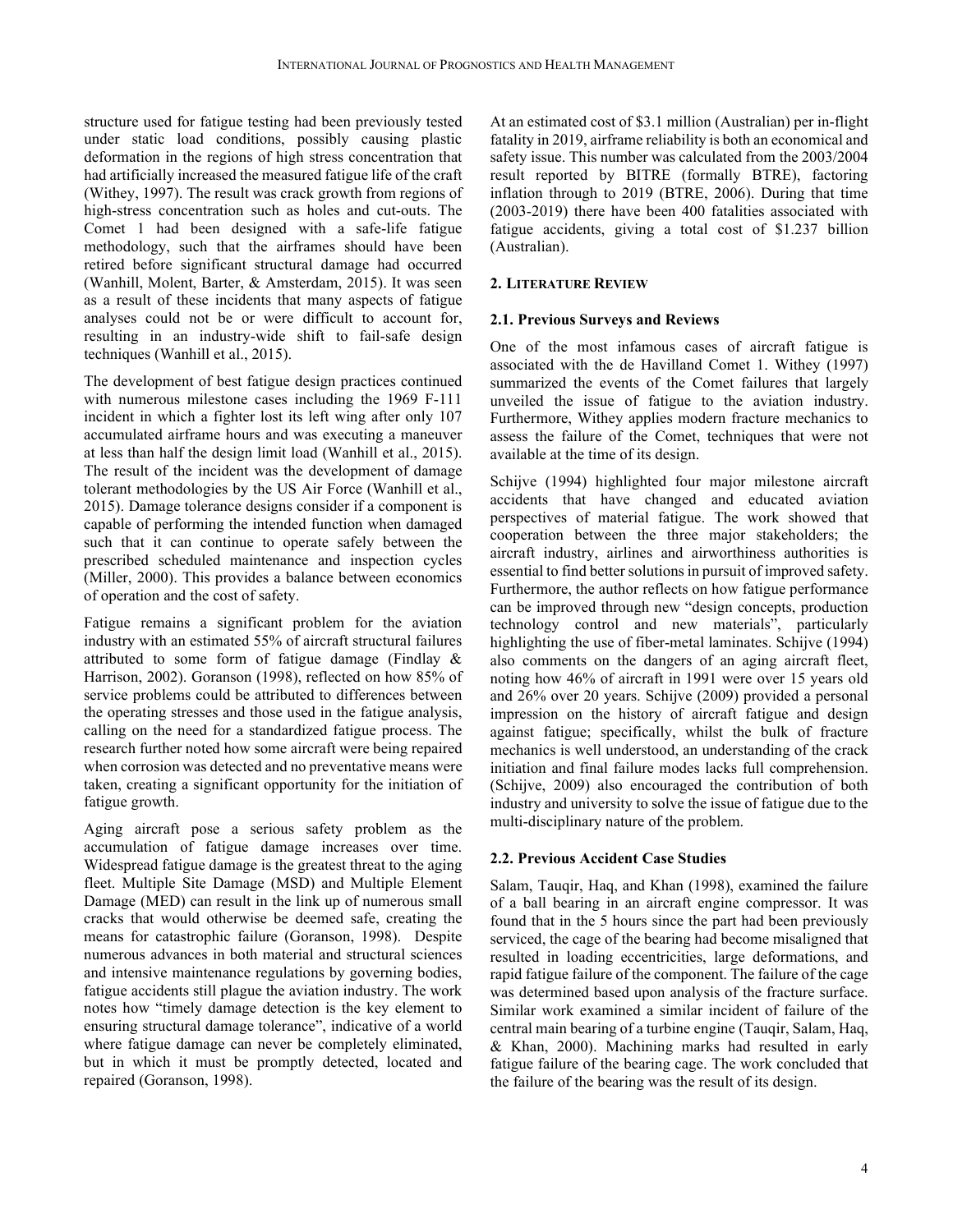A number of other propulsion systems and elements have been found to suffer from fatigue. Lourenco, Von Dollinger, Graça, and de Campos (2005), examined the failure of a helicopter rotor grip that showed over half of the fracture surface as having beach marks. They concluded that the fatigue failure of the grip initiated from corrosion pitting due to the helicopter being exposed to a corrosive maritime environment. Fatigue failure on the turbine and compressor of a gas turbine is common. Ejaz, Salam, and Tauqir (2007), examined the crack of a fighter aircraft that resulted from failure of the 9th stage compressor disk of the turbine engine. They concluded that the failure was a result of fatigue crack growth, originating from a hole that had followed machining marks, resulting in a final catastrophic length of 30 mm. Similar work by Lourenço, Graça, Franco, and Silva (2008), analyzed the failure of the fifth compressor blade of a turbine engine as a result of fatigue. They traced the initiation of the failure to corrosion pitting that acted as a stress concentration and ultimately resulted in a decreased lifespan of the component. While gas turbine engines operate at very high pressures and temperatures, fatigue is an issue in piston engines. Infante, Silva, Silvestre, and Baptista (2013), examined the failure mechanics of a crankpin journal for an ultralight aircraft engine. Noting that fatigue is the most common cause of failure in crankshafts in which misalignments can result in loading eccentricities and high stress concentrations that result in undue stresses and early fatigue failure. They concluded that the crankpin failed due to combined contribution from an undercut fillet, lubrication hole and possible forging defects.

Similar to engines, undercarriage and associated systems are also exposed to high load, temperatures, and pressures (in terms of hydraulic fluids). Le May (2010), summarized three cases of fatigue failure; landing gear, roller bearing, and a gas turbine blade failure, none of which resulted in fatalities. Infante, Fernandes, Freitas, and Baptista (2017), assessed the cause of a nose landing gear; two thirds of the total fracture surface showed beach marks with the remaining surface indicative of sudden failure. The beach marks were deemed a result of cyclical bending stresses from the 17,000 lifetime landings. It was concluded that the failure was a result of fatigue in the presence of higher-than-expected loads. These conditions are similar to those of traditional mechanical flight control systems. Kubryn et al. (2018), investigated the fatigue of tensile steel cables and their use in aircraft control systems. Showing significant standard deviation, the authors indicated that the results of the durability tests were "surprising" and were most likely due to variances in cyclical-bending the cables experienced during operation.

High cycles and loads are not the only reason for fatigue failure, materials and manufacturing have are also potential causes. Sujata, Madan, and Bhaumik (2014), analyzed the failure of the main fuel pump of a fighter aircraft. The work revealed that the failure occurred because of fatigue fracture of one of the pump springs, caused by corrosion pitting as an effect of improper storage of the spring stock material. Similar work of fuel systems highlighted the role of manufacturing in aircraft fatigue accidents (Sujata, Madan, Raghavendra, Jagannathan, & Bhaumik, 2019). This work examined the failure of a fighter aircraft due to fuel leakage. Tracing the failure to fatigue fracture of a fuel supply pipeline, the authors noted that the pipeline, whilst showing significant deformation, was a result of improper brazing in its manufacturing and not that of low-cycle fatigue.

# **2.3. Fatigue Failure Analysis Techniques**

Other relevant literature has focused on techniques to analyze fatigue failure. Berkovits (1995), proposed a method of analyzing the fatigue failure of a component whereby the loading on the component could be estimated by examining the crack depth and growth rate as well as the material properties and stress concentrations, derived from finite element analyses. Other work on fatigue failure analysis (Jones, Pitt, Constable, & Farahmand, 2011), presented variations of the Frost-Dugdale crack growth law for the analysis of short cracks in Region I of fatigue analysis. This work revealed good correlation between the generalized Frost-Dugdale growth law and experimental material data. While materials science is essential for analysis, sensing is also essential. Bohacova (2013), showcased the use of eddy current NDT techniques to detect a short crack located under the head of a rivet as well as a manufacturing defect that had occurred in an aircraft glider structure. Several NDT techniques can be applied to the analysis of fatigue failure. However, the case is much more complex for composite materials (Zimmermann & Wang, 2020), given they fail quite differently to metallic structures and that metallic fatigue theory cannot be directly applied to their composite counterparts. Slattery and Cizmas (2018) present the concept of entropic inequality and its uses in fracture mechanics on complex structures to predict fatigue failure and lifespan. The authors note that entropy inequality is often an overlooked parameter and is as important as "mass, momentum, and energy balances."

# **3. MATERIALS AND METHODS**

# **3.1. Research Design**

This study utilized an exploratory design (Leedy & Ormrod, 2013), utilized in previous post-accident research (Khan, Ayiei, Murray, Baxter, & Wild, 2020). The first stage of the research involved qualitative directed content analysis (Hsieh & Shannon, 2005). This provided data for a quantitative expost-facto study typical in post-accident analyses (Ayiei, Murray, & Wild, 2020; Kharoufah, Murray, Baxter, & Wild, 2018; Wild, Murray, & Baxter, 2016). In this approach, the categorical data from the aircraft fatigue related accidents were extracted, and then the qualitative narratives were coded with a predetermined (directed) coding structure, to generate additional categorical variables. Once coded, all the data was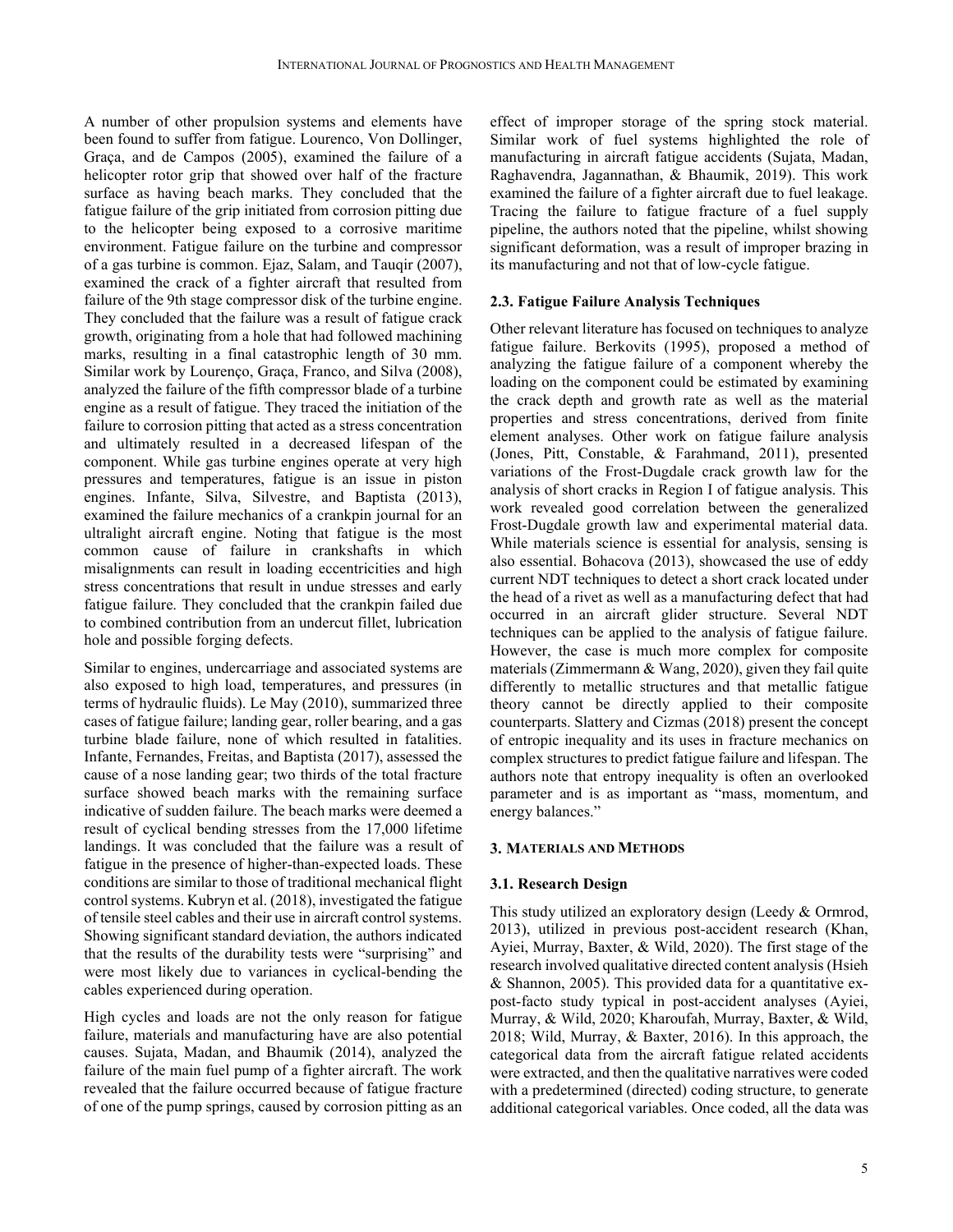analyzed in an ex-post-facto study, to analyze the trends over time to assess if any observed differences were statistically significant.

# **3.2. Data Collection, Cleaning, and Coding**

Data was collected from the Aviation Safety Network (ASN), which is a service provided by the Flight Safety Foundation (Aviation Safety Network, 2020). A limitation of the ASN is that it has no inbuilt search function; to work around this, Microsoft Bing was utilized (Google was initially utilized, but it returned less results, even when requesting duplicates not be excluded). In this search, the site was limited (using "site:") as the ASN database, and the title of the results was limited (using "intitle:") as it was noted that all reports generated the title that commenced with "ASN Aircraft Accident", with only the record number at the end changing. It was also noted that as a multilingual database, limiting the title also limited the results to English, preventing duplication. The search term used included a single keyword, "fatigue". While this was not the most efficient search, it was the most effective. That is, fatigue is also a human factor in aviation safety (Kharoufah et al., 2018); hence, for each search result (approximately 380), the narrative was checked to determine if it was a technical or human factor case of fatigue, for inclusion or exclusion respectively.

All the accidents in the ASN database are pre-coded with:

- Date.
- $\bullet$  Aircraft type,
- Number of fatalities (crew, passengers, and external),
- Location and country (country given as a flag, which included an alt text field),
- Operator and type of operation,
- Phase of flight,
- Date (year) of the aircrafts first flight, and
- Accident category (aircraft fate, given as A1 a hull loss, or A2 repairable).

Other characteristics were also included, but were not of interest (registration, serial number, flight number, and departure and destination airports); some cases also included total airframe hours, and cycles. These were not commonly available, although would have been an interesting independent variable for fatigue.

Based on the aircraft type, further codes were produced: engine type, number of engines, and maximum takeoff mass, which are all commonly used in safety reports as independent variables. The aircraft type was also used to code the aircraft manufacturer; where the manufacturer no longer existed, it was linked to the entity that had acquired the organization or type (for example, Douglas became McDonnell Douglas, which merged with Boeing). The difference in the date (year)

of the accident and the date (year) of the aircraft's first flight was used to determine the aircrafts age (in years) at the time of the accident. It should be noted that six of the entries were missing the aircraft's first flight date, and it was subsequently sourced from other sources (baaa-acro.com, Grumman goose central, and airport-data.com). The country was converted into the corresponding world region (continent), using a simple lookup table. Modifications were made to phase of flight, such that this corresponded to the state phase of the flight in which the aircraft was operating when the fatigue failure occurred. There were 14 cases where the phase of flight was re-coded. Finally, each of the narratives was then coded according to the ICAO occurrence categories and EASA safety issues (Wild et al., 2016), as well as to identify the specific system or component that failed

# **3.3. Analysis**

The data analysis had two parts, these can be categorized as the parametric and non-parametric components. The parametric analysis considered the number of accidents as a function of the variables of time and age. In the nonparametric analysis, while time was still a dimension, this was converted in the non-parametric ordinal variable of prior to 1995 (1926-1994) and after 1995 (1995-2019). These two groups split the data into two first halves ( $n_1 = 70$ ,  $n_2 = 69$ ). The non-parametric analysis utilized all the categorical variables above.

### **3.3.1. Parametric Analysis**

For the parametric analysis, two regression tools were utilized to measure the association between the variables. For the count variables Simple Linear Regression (SLR) was utilized. Specifically, four SLR models were tested, two for accidents and fatalities, each against the decade of occurrence and the age of the aircraft. For the fatalness, which is a dichotomous variable (fatal or not), a logistic regression model was utilized, for both the year of occurrence and age of the aircraft. For all the regression models, the statistical hypotheses tested were:

| $H_0$ : | $\beta = 0$    |
|---------|----------------|
| $H_A$ : | $\beta \neq 0$ |

The null hypothesis states that the model coefficient  $(\beta)$ between the dependent and independent variables is zero, and therefore there is no association between the variables.

# **3.3.2. Non-Parametric Analysis**

To identify changes in the proportions of categorical variables over time requires the use of a Pearson's Chi squared test for independence. The test for independence is ideally suited when accidents (safety occurrences) are categorized into two nominal (or ordinal) variables simultaneously (Wild, Gavin, Murray, Silva, & Baxter, 2017). In this work, a single categorical variable (those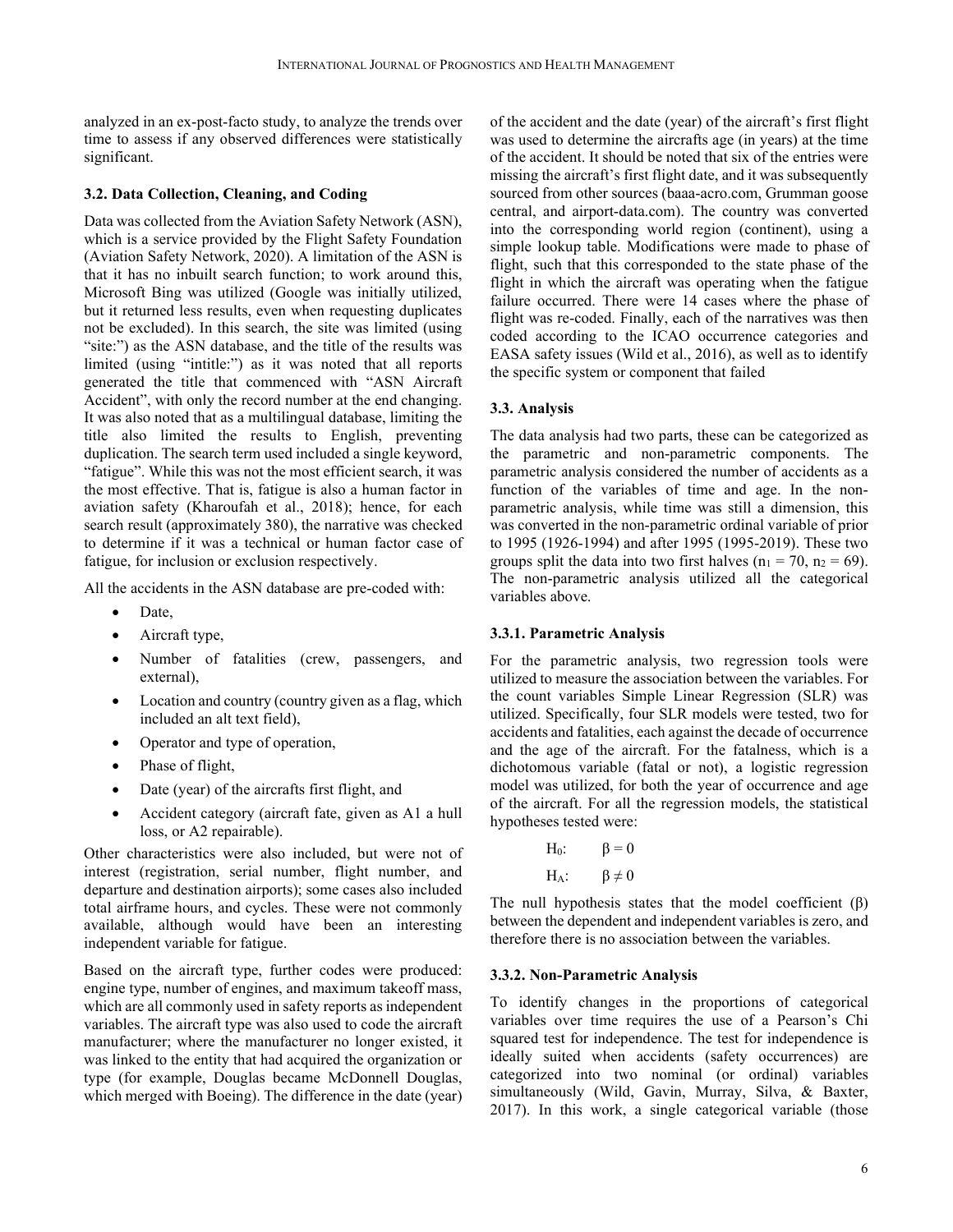identified in Section 3.2) is used, and each of these distributions is divided into two equal halves (1926-1994, and 1995-2019). The expected data is the "average" of these, such that no difference is assumed, and hence the two halves are not independent. The statistical hypotheses to be tested are:

 $H_0$ :  $P_{1926-1994 n} = P_{1995-2019 n}$ 

# $H_A$ :  $P_{1926-1994,n} \neq P_{1995-2019,n}$

The test is therefore being conducted to determine if the proportion of the aircraft fatigue accidents from 1926-1994 are the same as the aircraft fatigue accidents from 1995-2019 (the null hypothesis), or they are independent (the alternative hypothesis). The chi squared test statistic, or  $\chi^2$ , is given by (Berman & Wang, 2011),

$$
\chi^2 = \sum_{i=1}^n \sum_{j=1}^m \frac{\left(O_{i,j} - E_{i,j}\right)^2}{E_{i,j}}
$$
(1)

where there are m groups  $(n=2)$ , and n options for each for each categorical variable. The number of degrees of freedom, df, is given as  $(n - 1)(m - 1)$  for each test. To assess how much the two groups differ relative to the total number of observations, the relative percentage different  $(\Delta)$  can be utilized, which for a test for independence between 2 groups is given by,

$$
\Delta_j = \frac{\left(O_{2,j} - O_{1,j}\right)}{\sum_{i=1}^2 \sum_{j=1}^m O_{i,j}} \times 100\%
$$
\n(2)

That is,  $\Delta$  is the difference between the observed group values for each option of the categorical variable is divided by the total number of observations and is converted to a percentage.

# **4. RESULTS AND ANALYSIS**

## **4.1. Parametric Study**

# **4.1.1. Decade Count**

The trend in terms of the number of aircraft fatigue accidents is shown in Figure 2. There is a statistically significant increasing trend ( $\beta_D = 0.3436$ ,  $p < 0.001$ ). That is, the number of aircraft fatigue accidents is increasing by approximately 3.4 per year. It should be made clear that the data from the ASN only includes fixed wing aircraft with passenger capacities greater than 12. This means most General Aviation (GA) aircraft as well as all rotor wing aircraft, and their associated accidents are excluded from this study. This will be discussed further in Section 5.2. While some older studies can show significant numbers historically (G. S. Campbell, 1981; G. S. Campbell & Lahey, 1984), if a source of data was readily available to capture all global aircraft accidents, it would likely show the same trend, a linear increase in fatigue accidents. An exponential trend was also tested, which resulted in a lower significance. Assuming the growth is linear, this would be relative to an exponential growth in traffic, which when combined would produce an accident rate that is decreasing overtime.



Figure 2. Simple linear regression for number of accidents (n) as a function of the decade (D) in which the fatigue failure accident occurred.

#### **4.1.2. Age Count**

Given fatigue is associated with the aging aircraft issue, it was initially hypothesized that the number of accidents should increase as a function of age ( $\beta_a > 0$ ). Figure 3 shows the number of aircraft fatigue accidents in each age group (5 years each). While this is clearly not linear, the result of the regression ( $\beta_a = 0.3836$ ,  $p < 0.001$ ), means the alternative hypothesis, which in this case is that  $(\beta_a \leq 0)$  is clearly true, and hence needs to be accepted. It should be noted, that as expected, the distribution of accidents follows more of a Poisson distribution, with the peak in the 10 to 15 years old range. If this distribution is compared with the similar distribution for maintenance related accidents (Khan et al., 2020), there are significantly more fatigue accidents that occur at less than 10 years of age, and significantly less for 10 to 30 years of age, when looking in age groups of 10 years, up to 50 ( $\chi^2$  = 64, v = 4, p < 0.01). This indicates that contrary to the initial hypothesis, fatigue failures are more likely to occur with an aging airframe. Specifically, 50% of aircraft fatigue failure accidents occur with an aircraft that was less than 15 years of age.

#### **4.1.3. Year Fatalness**

While raw count of the number of aircraft fatigue accidents is a key metric, the severity of those is also important to understand. The most significant of these is in terms of the fatalness of the accident; that is, whether the accident results in a fatality. Looking at how fatalness has changed as a function of time provides a useful insight, as it enables us to determine if while the number of aircraft fatigue accidents has increased, as their severity also increase. Figure 4 shows the dichotomous fatalness ( $0 =$  not fatal,  $1 =$  fatal) as a function of the year in which the accident occurred. The results for the logistic regression are statistically significant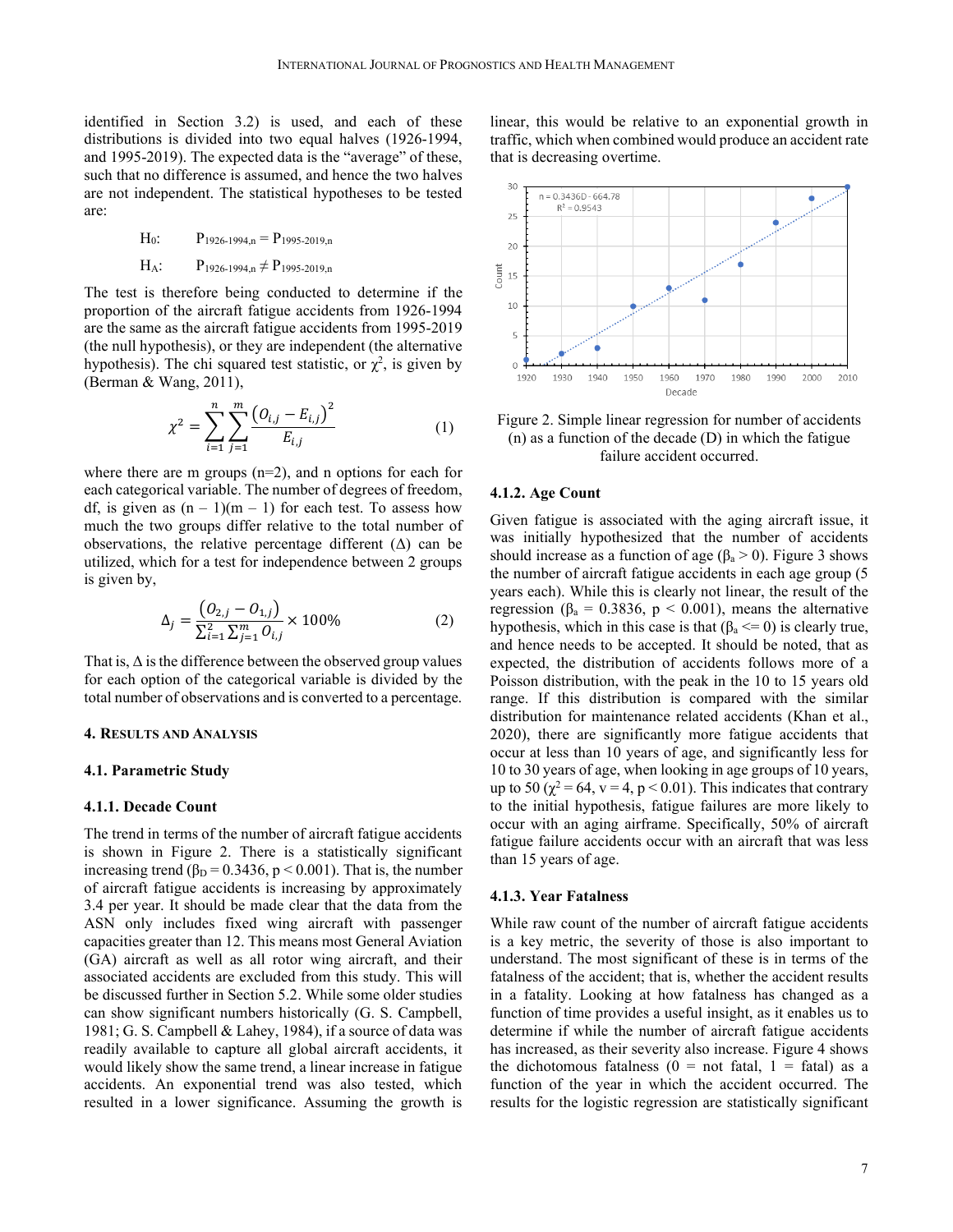(McFadden's pseudo  $r^2 = 0.135$ ,  $\chi^2 = 17$ , & p <0.001). So, while for the first half of the data the outcome was more likely to be fatal than not. The point of even odds corresponds to 1983. That is, since 1983 an aircraft fatigue accident has been less likely to result in a fatality.



Figure 3. Simple linear regression for number of accidents as a function of age of the aircraft at the time of the fatigue failure.



Figure 4. Logistic regression for fatalness ( $0 =$  not fatal,  $1 =$ fatal) as a function of year in which the fatigue failure accident occurred.

# **4.1.4. Age Fatalness**

Figure 5 shows the fatalness of an accident as a function of the aircrafts age. In contrast to the results of Section 4.1.3, there is no correlation between fatalness and age significant (McFadden's pseudo  $r^2$  < 0.001,  $\chi^2$  < 0.001, & p = 0.99). That is, if an older aircraft is involved in a fatigue accident, it is not more likely to result in a fatality.

### **4.2. Non-Parametric Study**

Table 1 summarizes all the chi squared test results. Four of these are not statistically significant, specifically, region of occurrence (Reg), type of operation (Op), phase of flight (PoF), and occurrence category (OC). That is, none of these dimensions show any significant change between the period of 1926 to 1994 and 1995 and 2019. The remaining 8 categorical variables resulted in statistically significant differences. Specifically, fatalness (Fat), aircraft fate (Fate), aircraft manufacturer (Manu), mass category (Mass), engine type (ET), number of engines (#E), system of component that failed (Sys), and safety issue (SI). Each of these has changed between the two halves of the study.



Figure 5. Logistic regression for fatalness ( $0 =$  not fatal,  $1 =$ fatal) as a function of age of the aircraft at the time of the fatigue failure.

| Cat. | $\chi^2$ | V              | p      | Conc. |
|------|----------|----------------|--------|-------|
| Fat  | 15       | 1              | < 0.01 | Re    |
| Fate | 4.2      | 1              | 0.04   | Re    |
| Reg  | 6.6      | 5              | 0.16   | А     |
| Op   | 6.5      | 6              | 0.37   | A     |
| PoF  | 8.1      | 5              | 0.15   | A     |
| Manu | 24       | 9              | < 0.01 | Re    |
| Mass | 13       | 3              | < 0.01 | Re    |
| ET   | 22       | $\overline{2}$ | < 0.01 | Re    |
| #E   | 12       | 4              | < 0.01 | Re    |
| Sys  | 17       | 5              | < 0.01 | Re    |
| SI   | 14       | 3              | < 0.01 | Re    |
| ОC   | 5.9      | 6              | 0.44   | А     |

Table 1. Chi squared test for independence results.

# **4.2.1. Fatalness**

As in section 4.1.3, fatalness has decreased over time (Figure 6). The same conclusion is reach here with the nonparametric analysis. The number of fatal accidents has almost halved, which for the total sample of 139, corresponds to a 32% swing from fatal to not fatal. In the first half of the data, more than 50% of accidents were fatal, while in the second half, a less than 50% were fatal. Specifically, the average percentage of fatigue failure accidents that were fatal was (45  $\pm$  10)%. In the first half of the data this was (61  $\pm$  17)% and reduced to  $(29 \pm 10)\%$  in the second half.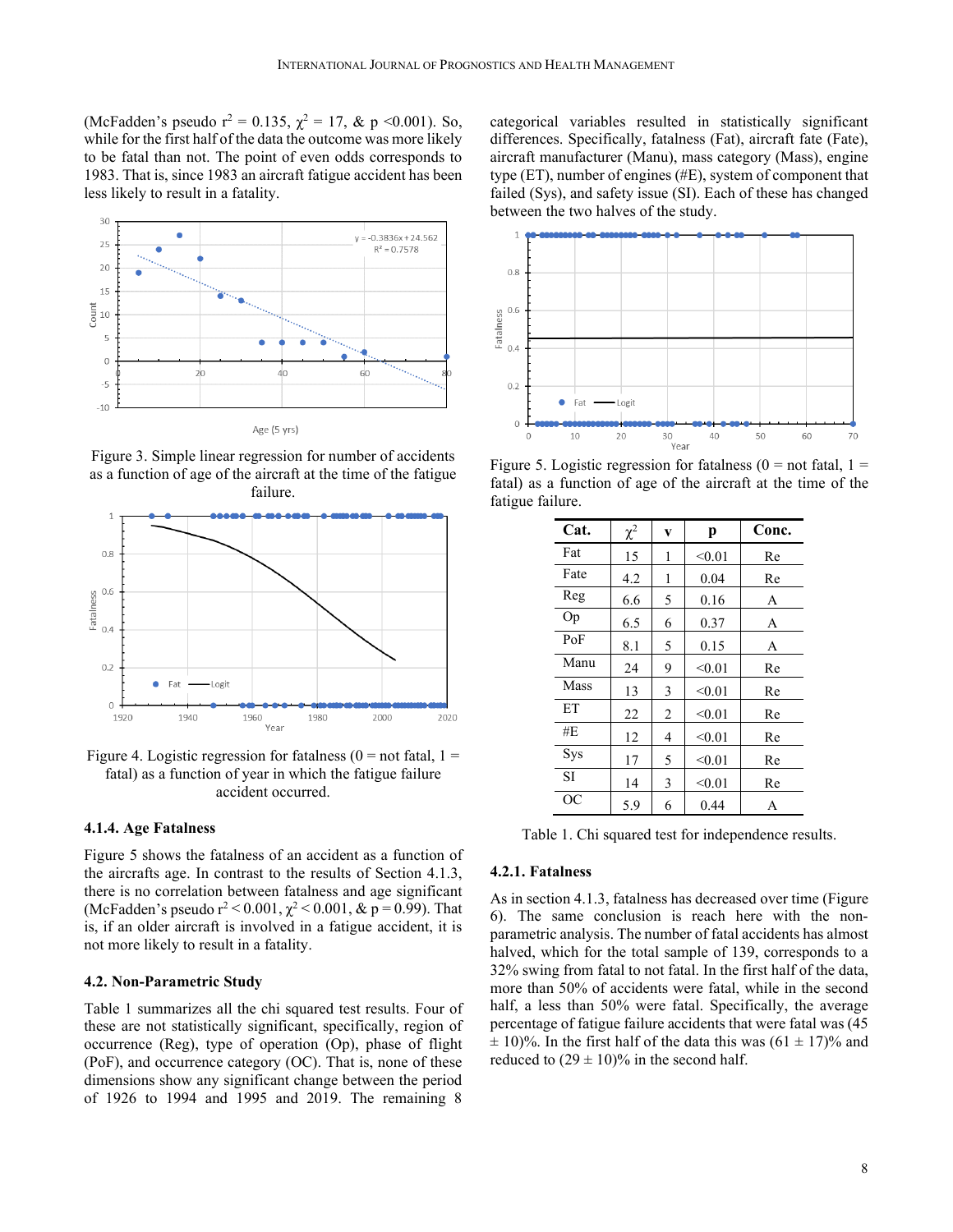

Figure 6. Deltas for fatalness of the fatigue failure accidents.

#### **4.2.2. Airframe Fate**

Like fatalness, which is a metric of severity for passengers and crew, the fate of the airframe is a metric of severity for the aircraft itself. As indicated in Table 1, there is a statistically significant change in fate from the first half of the data to the second half. Specifically, in Figure 7 the proportion of aircraft written off has decreased, although it is still more likely for the airframe to be written off. On average, the percentage of fatigue failure accidents that result in the airframe being destroyed is  $(68 \pm 13)\%$ . In the first half of the data this was  $(76 \pm 19)\%$  and reduced to  $(59 \pm 16)\%$  in the second half.



Figure 7. Deltas for airframe fate (destroyed or not).

#### **4.2.3. Region**

Figure 8 shows the distribution of aircraft fatigues accidents by the region in which the accident occurred. While North America (NA) and Africa (A) both show an increase, the results shown in Table indicate that the difference are not significantly significant. That said, previous research has identified issues in the significant growth in accidents in Africa (Kharoufah et al., 2018), especially relative to the traffic growth. The other regions, South and Central America (S&C A), Asia & Pacific (A&P), and Europe (Eu), all showed a statistically insignificant decrease.



Figure 8. Deltas for world region in which the fatigue failure occurred.

# **4.2.4. Operation**

The type of operation the aircraft was involved in when the accident occurred is an interesting feature. Figure 9 illustrates the insignificant result given in Table 1. Several of the operation types have seen no change in count numbers, e.g. international passenger service (Int), while there has been a small decline in domestic passenger (Dom) and cargo operation related accidents, and GA and Charter have experienced a small increase.



Figure 9. Deltas for type of aviation operation the aircraft was undertaking.

#### **4.2.5. Phase of Flight**

As with region and operation, phase of flight also shows a statistically insignificant change in distribution between the two groups. Figure 10 shows that fatigue failures during enroute (ENR) and approach (APR) have both decrease slightly between the two time periods, while all other phases of flight have slightly increased; these are, taxing (TXI), landing (LDG), initial climb (ICL), and takeoff (TOF). This suggests that there may be a trend such that failures that occur during these longer duration phases may be decreasing, while failures associated with high loads are increasing; this, however, is not significant.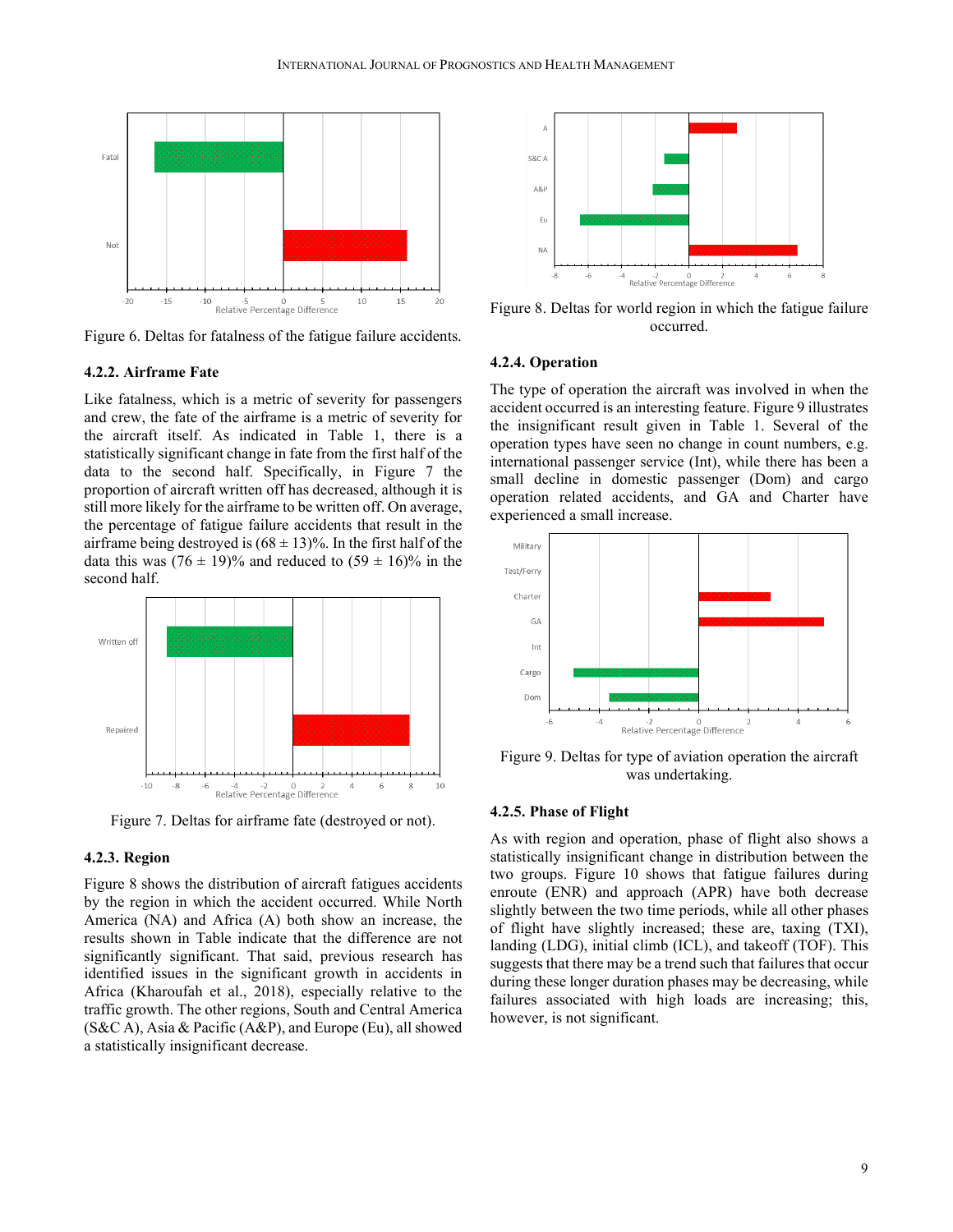

Figure 10. Deltas for phase of flight in which the fatigue failure occurred.

#### **4.2.6. Manufacturer**

Figure 11 shows the distribution of aircraft fatigue accidents by the relevant manufacturer. Table 1 indicates that the difference is statistically significant, which is the result of the single large increase for Textron. Textron are currently responsible for a significant number of small GA aircraft models. The increase in Airbus related fatigue accidents is primarily the result of more Airbus aircraft being delivered and operated in the second half of the dataset. It should be noted that some manufacturers showed a decrease because they have produced far less aircraft since 1995. The lack of former USSR aircraft in the dataset is the most interesting feature, given that other studies have shown links to their operation and accidents (Kharoufah et al., 2018).



Figure 11. Deltas for aircraft manufacturer.

# **4.2.7. Mass**

The aircraft mass typically refers to the maximum takeoff weight, or MTOW. Aircraft are categorized into mass groups based on their MTOW. The distribution of aircraft fatigue accidents by aircraft mass category in Figure 12 reiterate the results of previous features. That is, there is a significant increase in the light category (L, maximum takeoff mass below 5,700 kg), and a significant decrease in the medium category (M, maximum takeoff mass below 27,000 kg). Specifically, only  $(3 \pm 2)\%$  of accidents involved a light aircraft in the first of the data, which increased to  $(22 \pm 8)\%$ 





Figure 12. Deltas for aircraft mass category.

#### **4.2.8. Engine**

Figure 13 shows the distributions for both engine type and number of engines of the aircraft involved in the fatigue accidents. Both sets of data show a statistically significant change comparing pre 1995 to post. For engine type, the change reflects the change in the types of engines utilized in aircraft. That is, the significant reduction in piston engine (P) accidents is not due to radical improvements in fatigue lives and management of these engines, the prevalence of these engine has reduced over the period of the study. Piston engines are being displaced by turboprop engines (TP) for smaller aircraft and by jet engines for larger aircraft. Similarly, changes to the required number of engines explains the corresponding results. That is, ETOPS operations means that tri and quad engine aircraft are no longer necessary, and twin-engine aircraft have become the workhorses of both domestic and international air travel.

#### **4.2.9. System or Component**

Of most significance in this work, is the identification of the system or component which is associated with the fatigue event. Figure 14 shows the distributions before and after 1995 for the different systems which suffered a fatigue failure and resulted in an accident. The engine is the most common source of failure from the entire period and has also seen the greatest increase in fatigue failure accidents, which is statistically significant (see Table 1). An increase was also observed for undercarriage (UC) associated systems fatigue failure accidents. Both wing (structural) and control system failures have seen significant reductions over the same period.

#### **4.2.10. Safety Issue**

The four broad EASA safety issues are, Equipment Problem (EP), Human Factors (HF), Organizational Issues (OI), and Environmental issues (En). While fatigue is a material of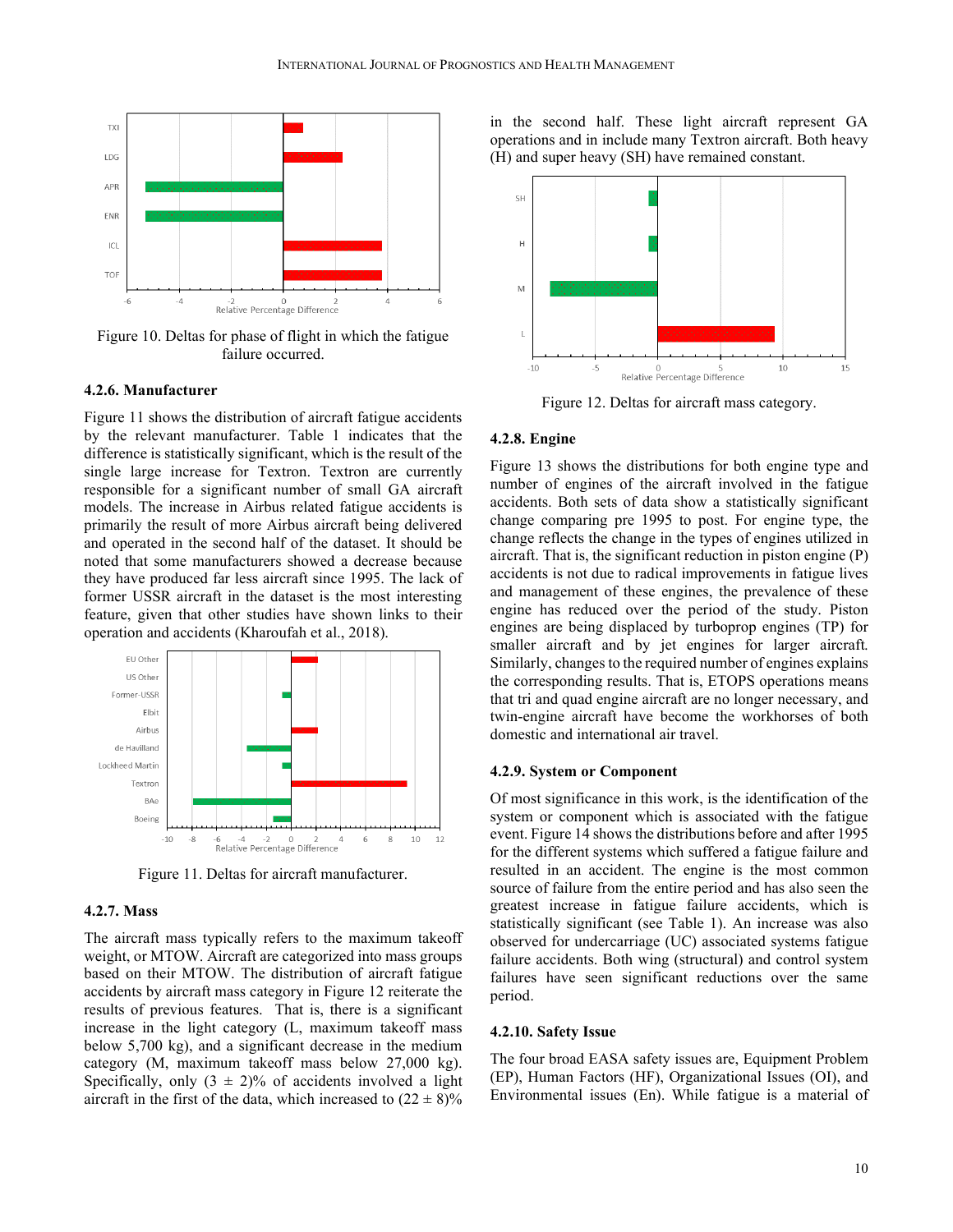mechanical failure of a component or system (an EP), the comparison between the two timeframes means the fact that 100% of accidents are associated with EP will not influence the analysis. That is, Figure 15 shows no change in the number of EPs. Given that the change in distribution is statistically significant as indicated in Table 1, the observe increase in OI and HF, coupled with the reduction in En, are all significant. The number of En in the 2nd half of the data indicates that fatigue failure is less likely to result from events such as turbulence, windshear, or thunderstorms. The increase in HF is associated with accidents where the pilot's response to the system failure was inadequate; also, a number of the modern accidents also have HF issues associated with cabin crew decisions during evacuations, making the situation worse. The most significant safety issues associate with fatigue failure accidents are organizational in nature. These are typically inadequate management of maintenance and inspection service.



Figure 13. Deltas for aircraft engine properties, top) engine types, and bottom) number of engines.

#### **4.2.11. Occurrence Category**

The final feature investigated was the occurrence category. Figure 16 shows the distribution of these for the aircraft fatigue accidents. As indicated in Table 1, the results here are not statistically significant. The reduction in System Component Failure Non-Powerplant (SCF-NP) events and increase in System Component Failure PowerPlant (SCF-PP) events reiterates the results shown in Section 4.2.9, where engine fatigue failures have increased. Runway safety events have also increased, involving both Abnormal Runway Contact (ARC) and Runway Excursions (RE). Fire Non-Impact (F-NI) have also slightly increased.



Figure 14. Deltas for failed aircraft system of component.



Figure 15. Deltas for EASA safety issues.



Figure 16. Deltas for occurrence category.

#### **5. DISCUSSION**

#### **5.1. Findings**

The number of aircraft fatigue failure accidents, for fixed wing aircraft with a passenger capacity of 12 or more, has increased since the 1920's. The rate of increase has been (3.4  $\pm$  0.6) $\times$ 10<sup>-2</sup> per year (using a 95% confidence interval), with 30 accidents occurring between 2010 and 2019. While the proportion of these accidents with fatalities has decreased over the period of the study (61% to 29%, 1926-1994 to 1995-2019, respectively, with the odd of a fatal outcome even in 1983), there is still an increase in fatal aircraft fatigue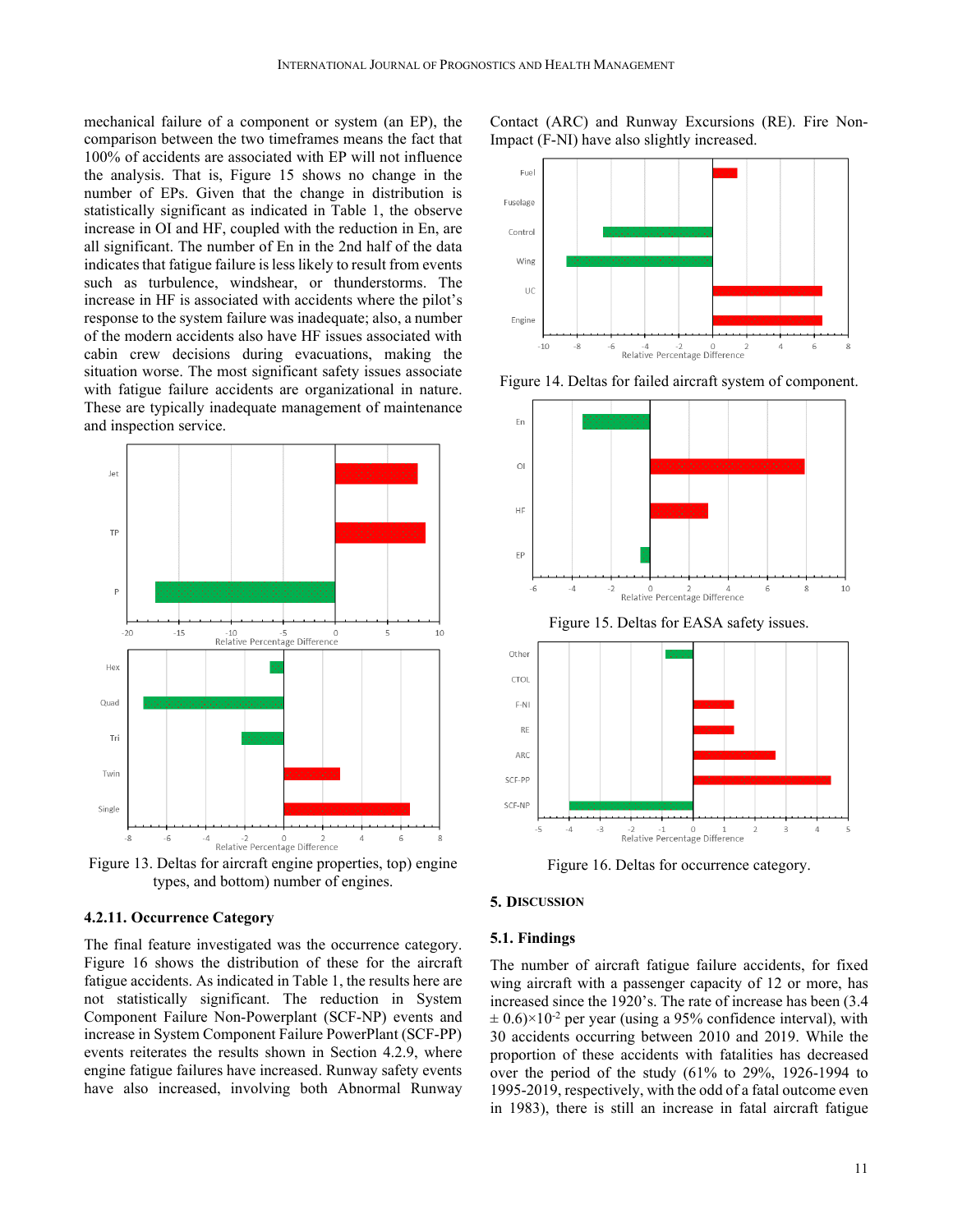failure accidents, and the total number of fatalities from aircraft fatigue failure accidents. While the traffic over the same period has increased at an exponential rate, and as such, all fatigue failure metric relative to traffic have all decreased, there is clearly a need to mitigate fatigue failure to prevent accidents and fatalities.

Interestingly, the hypothesis that fatigue failure is associated with increasing airframe age is not supported by the data. Specifically, the number of accidents increases as a function of age up to 15 to 19 years old. At ages greater than 20, the number of accidents decreases as a function of age.

In essence the safety issue feature highlights that organizational managed inspection is a liability. This is the specific deficiency that autonomous in-situ SHM is trying to overcome. While scheduled and unscheduled maintenance are a crucial part of continued airworthiness, the human element in inspection systems represents a limitation (Giurgiutiu, 2014). Not only does this address organizational issues associated with the implementation, management, and operation of inspection and maintenance activities, it also addresses human factors issues in these operations (Drury, Prabhu, & Gramopadhye, 1990).

# **5.2. Recommendations for SHM R&D**

While large numbers of fatalities are associated with large transport aircraft accidents, the results of the non-parametric analysis suggest that smaller aircraft and operators are of significant concern for the "average case". The "average case" is defined as having all the categorical features associated with the most significant increase between the first and second half of the dataset. For fatigue failure accidents, this would be a single engine, turboprop, Textron, light aircraft. This hypothetical case would involve either an undercarriage or engine fatigue failure, due to organizational issues around maintenance. The observed increase in fatigue failure of engine components indicates that SHM for engines should be more of a concern than SHM to detect structural failures associated with the fuselage and the wing. Given the market for both new and used GA aircraft are consistent, work into SHM systems aimed at small legacy aircraft is essential. The features analyzed in this research have identified several hotspots that should be the focus of any SHM system intended to be retrofitted to legacy small aircraft. In addition to the engine sections (both turbine and compressor of gas turbines), the undercarriage systems are a key area showing an increase in the number of fatigue failures between the two time periods of this study. Therefore, it is recommended that SHM R&D address issues for light GA aircraft, focusing in particular on engine and undercarriage systems. Retrofitted SHM systems for engines and the undercarriage would not need to involve significant airframe monitoring to have a significant positive impact on aviation safety.

While the "average case" utilized the categories with the most statistically significant changes over the period of the study, the "typical case" is defined as the statistically significant categories which have the highest raw counts. This corresponds to a heavy, twin engine, jet aircraft, specifically a Boeing, experiencing fatigue failure in the engine, likely due to organizational issues around maintenance. As such, it is worth looking at large transport category aircraft. There is a subset of 25 modern large transport category aircraft fatigue failure accidents which provide useful insights. These 25 accidents were all the accidents involving a Boeing and Airbus aircraft post B707 and A300, respectively. Of these, 13 experienced fatigue failure in the engine. The specific engine sections can be further subdivided showing fatigue failures in 7 events with compressor failures, 4 events with turbine failure, and 2 events with a fan failure. All 5 of the wing failures involved fatigue of the engine pylon, further highlighting the engine as a hotspot for SHM. There were 5 fuselage failures, 4 of them involving fatigue of the skin, and one involving fatigue of a bulkhead. The final 2 accidents included a single material fatigue failure of an undercarriage bearing support, and a fatigue failure of a valve in the hydraulics system for rudder control. While wide area fatigue crack detection is the end goal of much of the research effort into aerospace vehicle SHM, 52% of fatigue failure accidents of modern Boeing and Airbus aircraft involve the gas turbine, with only 16% involving fatigue cracking of the fuselage skin. Factoring in fatalness, 7 of the 25 accidents were fatal, 3 involved the fuselage, 2 the engine, and 2 the wing. Of the 7 fatal accidents, 5 were fatal for more than a single person (fatal for most if not all onboard); these 5 accidents included 1 engine, 2 wing, and 2 fuselage fatigue failure events. It is recommended that the monitoring of the engine and its mountings should be the primary focus of SHM, given more accidents are associated with fatigue failures of the engine. This is further supported by looking at all fatal accidents involving heavy and superheavy aircraft since 1995. Of these 11 accidents, 7 involve fatigue failure in the engine, while 3 involve fatigue cracking of the skin (2 on the wing, 1 on the fuselage).

# **5.3. Limitations and Assumptions**

To provide the most useful insight into SHM system developments for future robust or ageless aerospace vehicles, the comparative nature of the non-parametric data was selected. Insight from comparing a specific type of accident to an important baseline can be invaluable; that is, it would be ideal to compare fatigue failure accidents (the sample) to "all accidents" (the population), if a suitable "all" is available. However, the wide variety of fixed wing aircraft accidents in the ASN databases means that a direct baseline does not exist. This represents a limitation in terms of the general comparison of aircraft fatigue failure accidents. While the ASN does produce some of its own summary statistics, it is not across all aircraft sizes and operations (they are typically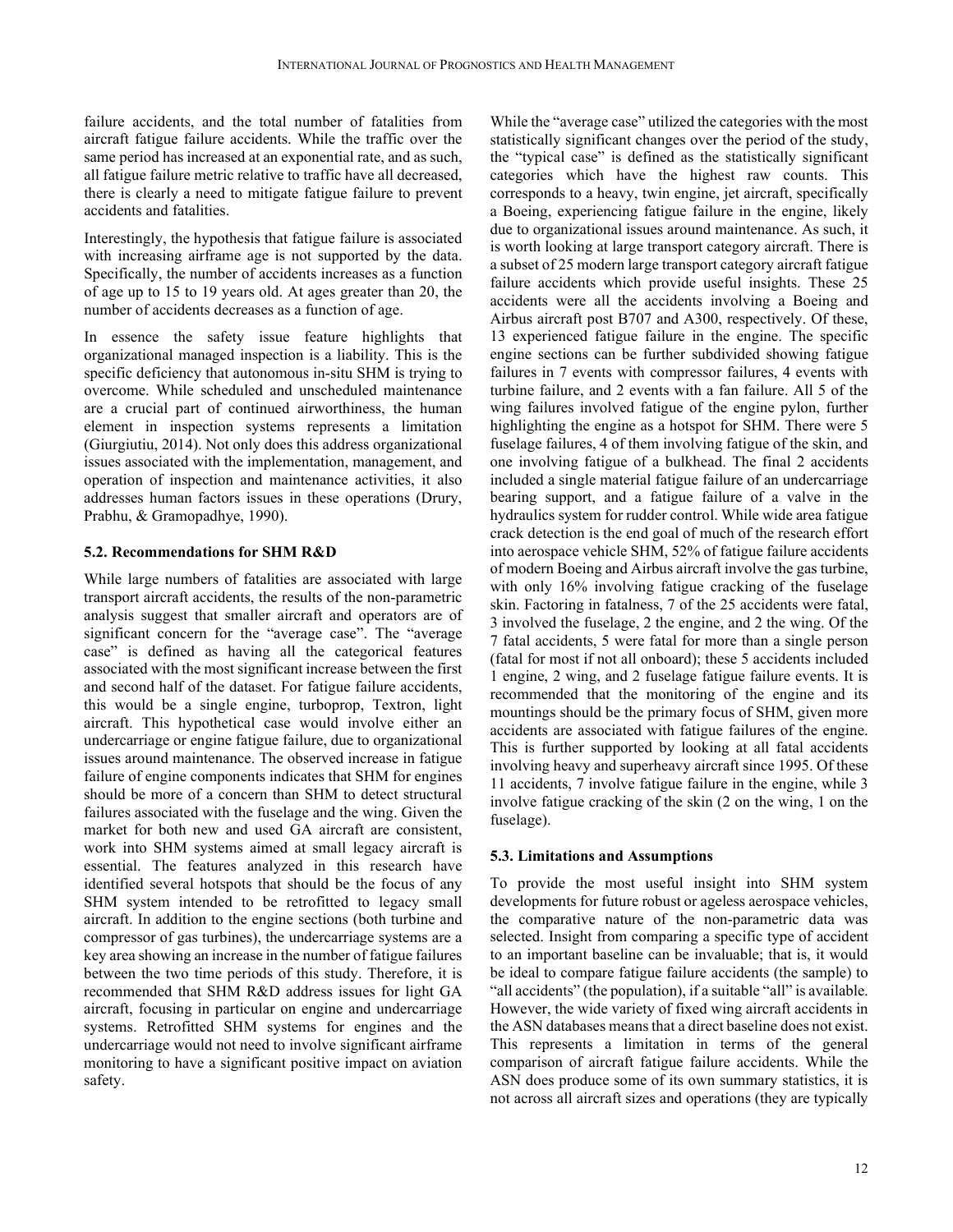for airliners, so large transport category aircraft operating scheduled services).

The ASN database also only includes accidents and does not provide data regarding incidents and serious incidents that result from fatigue failure in aircraft components and systems. The larger set of data needed to understand the role of fatigue failure on incidents is not readily available. That said, given that outcome of accidents is significant damage and/or injury (if not a hull loss or a fatality), research into accidents alone can be considered more important for aviation safety.

The next limitation to consider is the smallest aircraft size included in the ASN database. As previously mentioned, the ASN database includes known accidents involving aircraft capable of carrying 12 or more passengers. The ASN databases also only include fix wing aircraft and hence excludes rotor wing aircraft accidents. Furthermore, the number of military accidents included in the ASN is very limited. Looking at the case of Australia, we can get an idea of how excluding small fixed wing and rotor wing aircraft impacts the findings (ATSB, 2007). Table 2 summarizes the average ages for different categories of the Australian aircraft fleet in 1995 and 2005, and the difference between these. All categories except for medium turbofan aircraft (50,000kg < MTOW < 100,000kg) show an increase in average fleet age. Interestingly, the rotor wing fleets have similar ages to the turboprop fleet. The two biggest increases and highest fleet ages are associated with single and multi-piston engine aircraft, typically associated with GA. As such, the exclusion of some of these from the dataset may have an impact on the generalizability of the findings. Furthermore, if we look at the historical studies (G. S. Campbell, 1981), the types of aircraft surveyed do in fact include small GA aircraft, rotor wing, and a large number of military aircraft. Of the 1885 accidents surveyed in (G. S. Campbell & Lahey, 1984), about 200 of these were repeated failures in a small set of GA aircraft. Of the 1885, 419 were also rotor wing.

| Category                             | .95 | 05 | Dif.  |
|--------------------------------------|-----|----|-------|
| single eng. piston MTOW $< 5,700$ kg | 23  | 30 | $+7$  |
| multi eng. piston                    | 21  | 31 | $+10$ |
| multi eng. turboprop                 | 14  | 18 | $+4$  |
| turbofan MTOW < $50,000$ kg          | 11  | 16 | $+5$  |
| turbofan MTOW < $100,000$ kg         | 8   | 6  | $-2$  |
| turbofan MTOW $> 100,000$ kg         | 8   | 11 | $+3$  |
| single piston eng. rotor wing        | 13  | 16 | $+3$  |
| single turboshaft rotor wing         | 16  | 23 | $+7$  |
| multi turboshaft rotor wing          | 12  | 15 | $+3$  |

Table 2. Australian aircraft average ages from 1995 to 2005 for different categories

Finally, accident statistics are typically referenced to a relevant "work unit". In aviation, this could be the number of departures and arrivals (referred to as the air traffic movements). This is consistent across all types of operations and scales. Unfortunately, given the diversity of operations considered across the globe, there are no reliable movement statistics that can be utilized as a reference. While IATA (the International Air Transport Association) reports annual movements, and these can be obtained for most of the years across the study, this data only includes large transport operations, and typically only scheduled operations. As such, without suitable global traffic across all aspects of aviation involving aircraft above the 12-seat capacity, and excluding rotor wing operations, accidents relative to movements is not possible to present.

# **5.4. Future and Further Work**

With a suitable baseline, future work will investigate how fatigue failure accidents compare and contrast to "all" aviation accidents. This will highlight interesting features that make fatigue failure accidents unique in comparison to "all" aviation accidents. Similarly, other baselines could be utilized, along with a subset of the collected 139 accidents. That is, the small number of accidents from 2008 to 2019 could be compared to the accident dataset from ICAO.

To overcome the limitations identified, it would be helpful to understand incidents involving fatigue failure. This requires the identification of a suitable dataset that include incidents and serious incidents and has the ability to readily identify fatigue occurrences. It would be ideal to be able to determine if fatigue is more of an issue for accidents or for incidents.

The final consideration for future work is an update to the average fleet age data in Section 5.2. It would be interesting to understand how the average age of different categories of the Australian aircraft fleet have continued to change over the last 15 years. This would be helpful to understand if the relevance of developing systems and technologies that can be retrofitted to legacy small aircraft is essential.

#### **6. CONCLUSION**

This work has focused on an analysis of 139 aircraft fatigue failure accidents extracted from the ASN database. The primary motivation for undertaking this work was to develop an understanding concerning the need for SHM systems in aerospace vehicles. The work has been focused on an assessment of the features of aircraft fatigue failure accidents and their trends over time. To enable the data analysis, both parametric and non-parametric methodologies have been employed. The parametric method aimed to determine if there was an association between the dependent variable (number of fatigue accidents) and the independent variables (aircraft age and decade of occurrence). The parametric analysis showed that fatigue accidents have been increasing with a roughly linear trend at a rate of  $(3.4 \pm 0.6) \times 10^{-2}$  per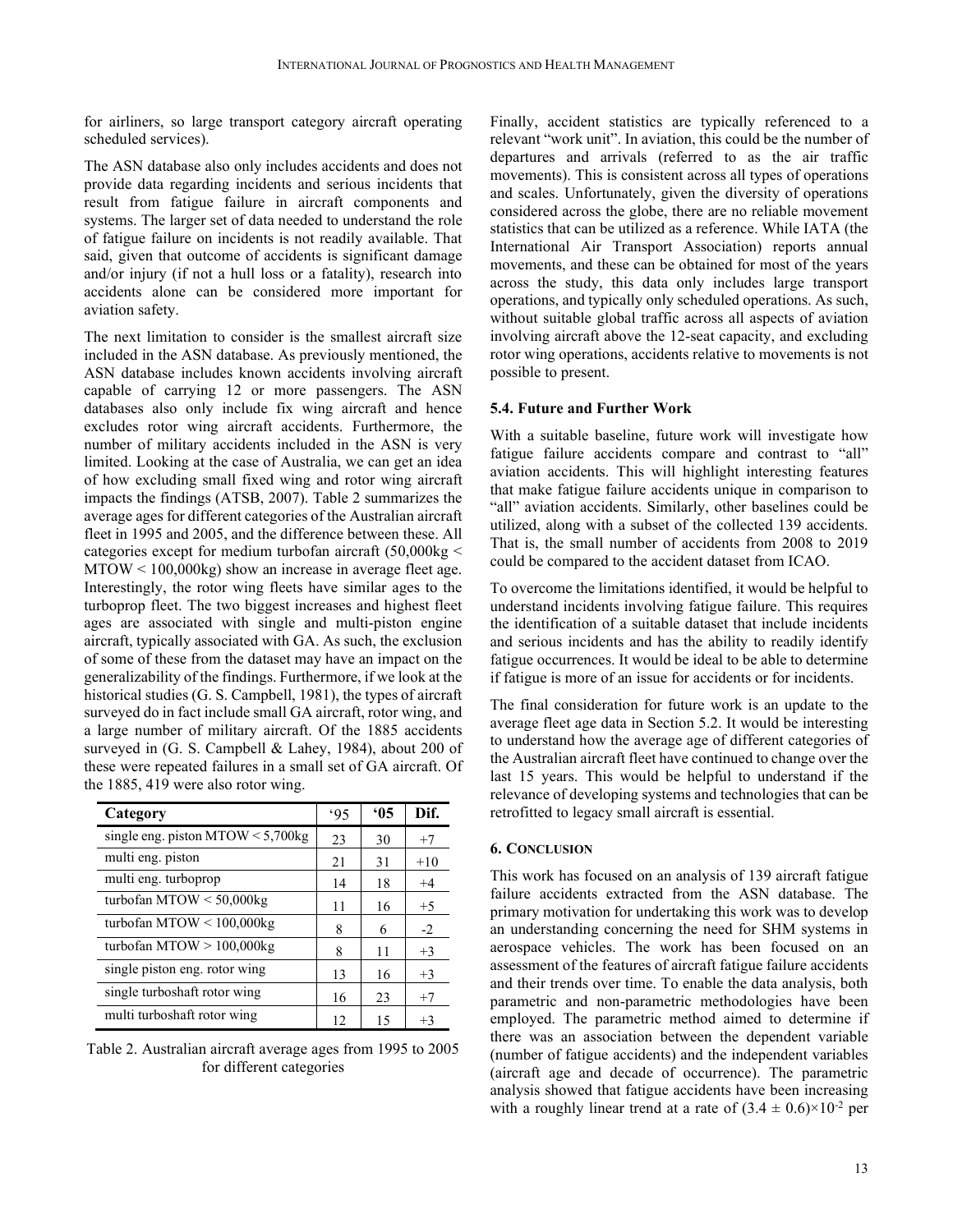year. The number of fatal accidents has also increased, although at a relative rate below the total number of accidents. Relative to the year, the point of even odds for fatalness was in 1983. Furthermore, the analysis unexpectantly revealed that fatigue accidents were more common in the early to mid-life of an aircraft, peaking in the 10 to 15-year-old age range and decreasing significantly beyond the age of 20 years; this was statistically significantly different to previous research looking at maintenance accidents previously reported (Khan et al., 2020), highlighting that fatigue failure occurs at younger airframe ages then maintenance accidents. There was no relationship observed between fatalness and the age of the aircraft for fatigue failure accident. The non-parametric analysis utilized a Pearson's Chi squared test to determine proportionality change in fatigue accidents in two equally sized samples in the year ranges of 1926 to 1994 and 1995 to 2019. In terms of fatalness, the average percentage of fatal fatigue failure accidents was  $(45 \pm 10)\%$ , starting at  $(61 \pm 17)\%$  and reduced to  $(29 \pm 10)\%$  between the two groups. In terms of aircraft fate, the average percentage of fatigue failure accidents resulting in the aircraft being destroyed was  $(68 \pm 13)\%$ , starting at  $(76 \pm 19)\%$  and reduced to  $(59 \pm 16)\%$  between the two groups. The key finding of the non-parametric analysis is that smaller aircraft and operators have seen the most significant increase in the number of fatigue failure accidents despite the larger number of fatalities associated with large transport aircraft. Based on the spectrum of aircraft fatigue failure accidents surveyed in this work, it is apparent that the application of in-situ SHM can be used to overcome current limitations in aircraft maintenance, primarily, the human element. That is,  $(24 \pm 6)\%$  of the fatigue failure accidents directly resulted from organization issues around aircraft maintenance and airworthiness. The growing number of GA fatigue failure accidents indicates that specific SHM systems that can be applied to new and existing small aircraft, focusing in particular on engine and undercarriage systems, need to be developed.

# **ACKNOWLEDGEMENT**

The authors would like to acknowledge the United States Office of Naval Research – Global (ONRG), for their support funding this and associated work.

#### **REFERENCES**

- ATSB. (2007). *How old is too old? The impact of ageing aircraft on aviation safety*. (B20050205). Canberra, Australia: Australian Transport Safety Bureau.
- Aviation Safety Network. (2020). ASN Aviation Safety Database. Retrieved from https://aviationsafety.net/database/
- Ayiei, A., Murray, J., & Wild, G. (2020). Visual Flight into Instrument Meteorological Condition: A Post Accident Analysis. *Safety, 6*(2), 19.
- Berkovits, A. (1995). Estimation of loads causing fatigue failures in accident investigations. *Engineering failure analysis, 2*(3), 215-226.
- Berman, E., & Wang, X. (2011). *Essential Statistics for Public Managers and Policy Analysts*: SAGE Publications.
- Bohacova, M. (2013). Methodology of short fatigue crack detection by the eddy current method in a multi-layered metal aircraft structure. *Engineering failure analysis, 35*, 597-608.
- BTRE. (2006). *Cost of Aviation Accidents and Incidents*. (BTRE Report 113). Canberra, Australia: Bureau of Transport and Regional Economics.
- Campbell, F. C. (2012a). 1.1 Industrial Significance of Fatigue *Fatigue and Fracture - Understanding the Basics*: ASM International.
- Campbell, F. C. (2012b). 3. Ductile and Brittle Fracture *Fatigue and Fracture - Understanding the Basics*: ASM International.
- Campbell, F. C. (2012c). 5.1 Stress Cycles *Fatigue and Fracture - Understanding the Basics*: ASM International.
- Campbell, F. C. (2012d). 10. Fatigue and Fracture of Continuous-Fiber Polymer-Matrix Composites *Fatigue and Fracture - Understanding the Basics*: ASM International.
- Campbell, G. S. (1981). A note on fatal aircraft accidents involving metal fatigue. *International Journal of Fatigue, 3*(4), 181-185. doi:https://doi.org/10.1016/0142-1123(81)90018-9
- Campbell, G. S., & Lahey, R. (1984). A survey of serious aircraft accidents involving fatigue fracture. *International Journal of Fatigue, 6*(1), 25-30. doi:https://doi.org/10.1016/0142-1123(84)90005-7
- Civil Aviation Act. (1988). Civil Aviation Regulations. Canberra, Australia: Federal Register of Legislation
- Drury, C. G., Prabhu, P., & Gramopadhye, A. (1990). *Task analysis of aircraft inspection activities: methods and findings.* Paper presented at the Proceedings of the Human Factors Society Annual Meeting.
- Ejaz, N., Salam, I., & Tauqir, A. (2007). An air crash due to failure of compressor rotor. *Engineering failure analysis, 14*(5), 831-840.
- FAA. (2018). Aircraft Maintenance Techniques General Handbook: Federal Aviation Admenstration.
- Findlay, S., & Harrison, N. (2002). Why aircraft fail. *Materials today, 5*(11), 18-25.
- Giurgiutiu, V. (2014). *Challenges and Opportunities for Structural Health Monitoring in PVP Applications.* Paper presented at the Pressure Vessels and Piping Conference.
- Goranson, U. G. (1998). Fatigue issues in aircraft maintenance and repairs. *International Journal of Fatigue, 20*(6), 413-431.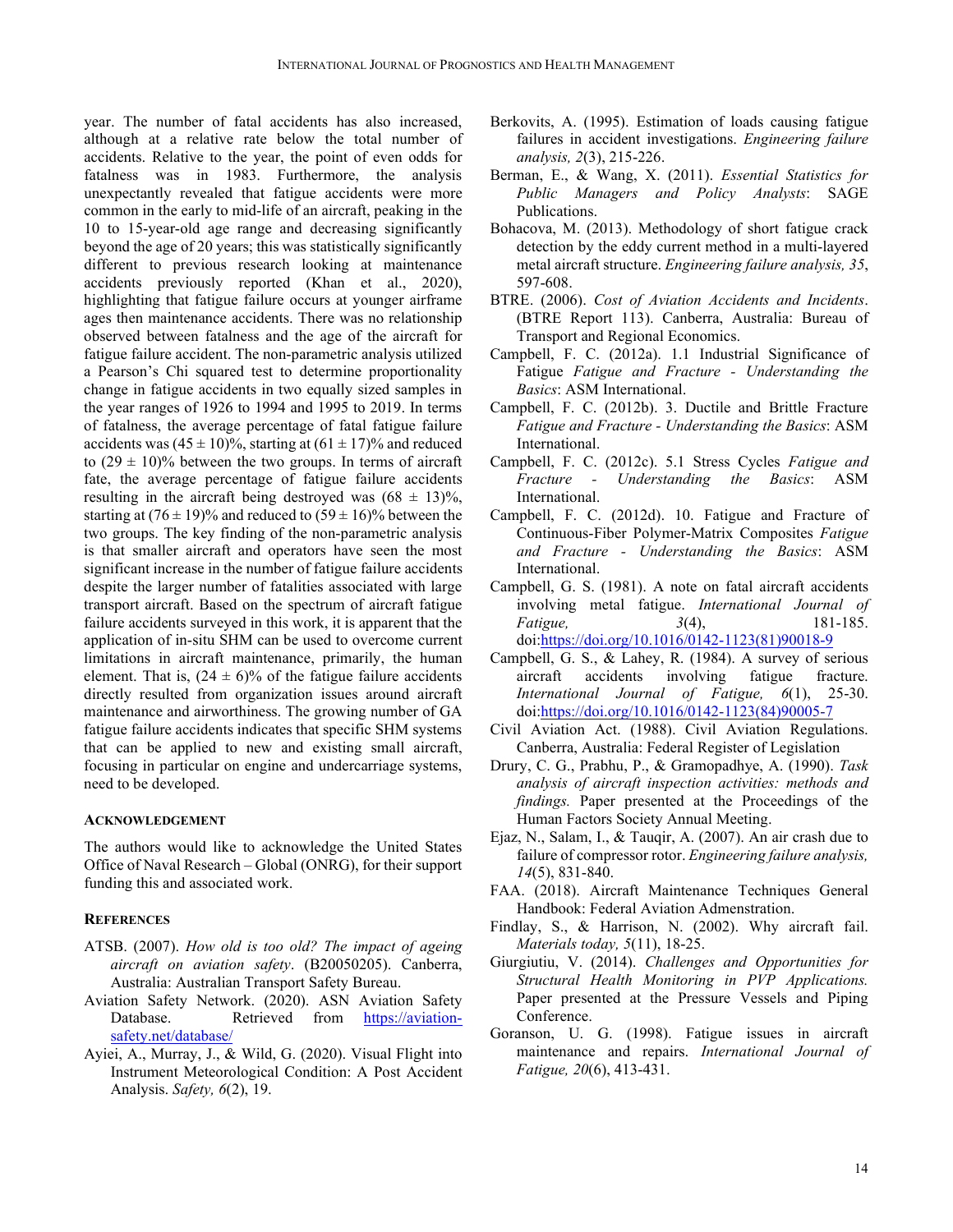- Harris, B. (2003). *Fatigue in Composites: Science and Technology of the Fatigue Response of Fibre-Reinforced Plastics*: Elsevier Science.
- Hsieh, H.-F., & Shannon, S. E. (2005). Three Approaches to Qualitative Content Analysis. *Qualitative Health Research, 15*(9), 1277-1288. doi:10.1177/1049732305276687
- Infante, V., Fernandes, L., Freitas, M., & Baptista, R. (2017). Failure analysis of a nose landing gear fork. *Engineering failure analysis, 82*, 554-565.
- Infante, V., Silva, J., Silvestre, M., & Baptista, R. (2013). Failure of a crankshaft of an aeroengine: A contribution for an accident investigation. *Engineering failure analysis, 35*, 286-293.
- Jones, R., Pitt, S., Constable, T., & Farahmand, B. (2011). Observations on fatigue crack growth in a range of materials. *Materials & Design, 32*(8-9), 4362-4368.
- Khan, F. N., Ayiei, A., Murray, J., Baxter, G., & Wild, G. (2020). A Preliminary Investigation of Maintenance Contributions to Commercial Air Transport Accidents. *Aerospace, 7*(9), 129.
- Kharoufah, H., Murray, J., Baxter, G., & Wild, G. (2018). A review of human factors causations in commercial air transport accidents and incidents: From to 2000–2016. *Progress in Aerospace Sciences, 99*, 1-13. doi:https://doi.org/10.1016/j.paerosci.2018.03.002
- Kubryn, M., Gruszecki, H., Pieróg, L., Chodur, J., Pietruszka, J., & Brzęczek, J. (2018). The Fatigue Life of Cables in Aircraft Flight Control Systems. *Fatigue of Aircraft Structures, 2018*(10), 53-62.
- Le May, I. (2010). Case Studies of three fatigue failure evaluations in aircraft. *Procedia Engineering, 2*(1), 59- 64.
- Leedy, P., & Ormrod, J. E. (2013). *Practical Research: Planning and Design* (10th ed.). Boston, U.S.A: Pearson Education Inc.
- Lourenço, N., Graça, M., Franco, L., & Silva, O. (2008). Fatigue failure of a compressor blade. *Engineering failure analysis, 15*(8), 1150-1154.
- Lourenco, N., Von Dollinger, C., Graça, M., & de Campos, P. (2005). Failure analysis of the main rotor grip of a civil helicopter. *Engineering failure analysis, 12*(1), 43-47.
- Miller, R. J. (2000). 6.10 Design Approaches for High Temperature Composite Aeroengine Components. In A. Kelly & C. Zweben (Eds.), *Comprehensive Composite Materials* (pp. 181-207). Oxford: Pergamon.
- Price, D., Scott, D., Edwards, G., Batten, A., Farmer, A., Hedley, M., . . . Prokopenko, M. (2003). An integrated health monitoring system for an ageless aerospace vehicle. In F.-K. Chang (Ed.), *Structural Health Monitoring 2003: From Diagnostics & Prognostics to Structural Health Management* (pp. 310-318). Lancaster PA: DESTech Publications.
- RuthAS. (1953). DH.106 Comet 1 G-ALYX of BOAC at Heathrow *Creative Commons Attribution*. Wikimedia: Wikimedia Foundation.
- Salam, I., Tauqir, A., Haq, A. U., & Khan, A. Q. (1998). An air crash due to fatigue failure of a ball bearing. *Engineering failure analysis, 5*(4), 261-269.
- Schijve, J. (1994). Fatigue of aircraft materials and structures. *International Journal of Fatigue, 16*(1), 21-32.
- Schijve, J. (2009). Fatigue damage in aircraft structures, not wanted, but tolerated? *International Journal of Fatigue, 31*(6), 998-1011.
- Schütz, W. (1996). A history of fatigue. *Engineering Fracture Mechanics, 54*(2), 263-300. doi:https://doi.org/10.1016/0013-7944(95)00178-6
- Slattery, J. C., & Cizmas, P. G. A. (2018). Macro-scale fatigue fracture analysis of multiphase bodies, aircraft design, and catastrophic failure: Two aircraft accidents. *Engineering Fracture Mechanics, 199*, 274-279. doi:https://doi.org/10.1016/j.engfracmech.2018.05.008
- Sujata, M., Madan, M., & Bhaumik, S. (2014). Investigation of failure in main fuel pump of an aeroengine. *Engineering failure analysis, 42*, 377-389.
- Sujata, M., Madan, M., Raghavendra, K., Jagannathan, N., & Bhaumik, S. (2019). Unraveling the cause of an aircraft accident. *Engineering failure analysis, 97*, 740-758.
- Tauqir, A., Salam, I., Haq, A. U., & Khan, A. Q. (2000). Causes of fatigue failure in the main bearing of an aeroengine. *Engineering failure analysis, 7*(2), 127-144.
- Wanhill, R., Molent, L., Barter, S., & Amsterdam, E. (2015). Milestone case histories in aircraft structural integrity.
- Wild, G., Gavin, K., Murray, J., Silva, J., & Baxter, G. (2017). A post-accident analysis of civil remotely-piloted aircraft system accidents and incidents. *Journal of Aerospace Technology and Management, 9*(2), 157-168.
- Wild, G., Murray, J., & Baxter, G. (2016). Exploring Civil Drone Accidents and Incidents to Help Prevent Potential Air Disasters. *Aerospace, 3*(3), 22.
- Withey, P. A. (1997). Fatigue failure of the de Havilland comet I. *Engineering failure analysis, 4*(2), 147-154.
- Zimmermann, N., & Wang, P. H. (2020). A review of failure modes and fracture analysis of aircraft composite materials. *Engineering failure analysis, 115*, 104692.

# **BIOGRAPHIES**



**Luke Pollock** was born in Melbourne, Australia in 1998. He graduated with a Bachelor of Aerospace Engineering (Honours) from the Royal Melbourne Institute of Technology in Melbourne, Victoria, Australia in 2020. He has previously co-authored 1 paper and is

currently a PhD student at the University of New South Wales in Canberra, ACT, Australia focusing on the topic of structural health monitoring and non-destructive testing for hypersonic vehicles. He is currently a member of Engineers Australia and the American Institute of Aeronautics and Astronautics.